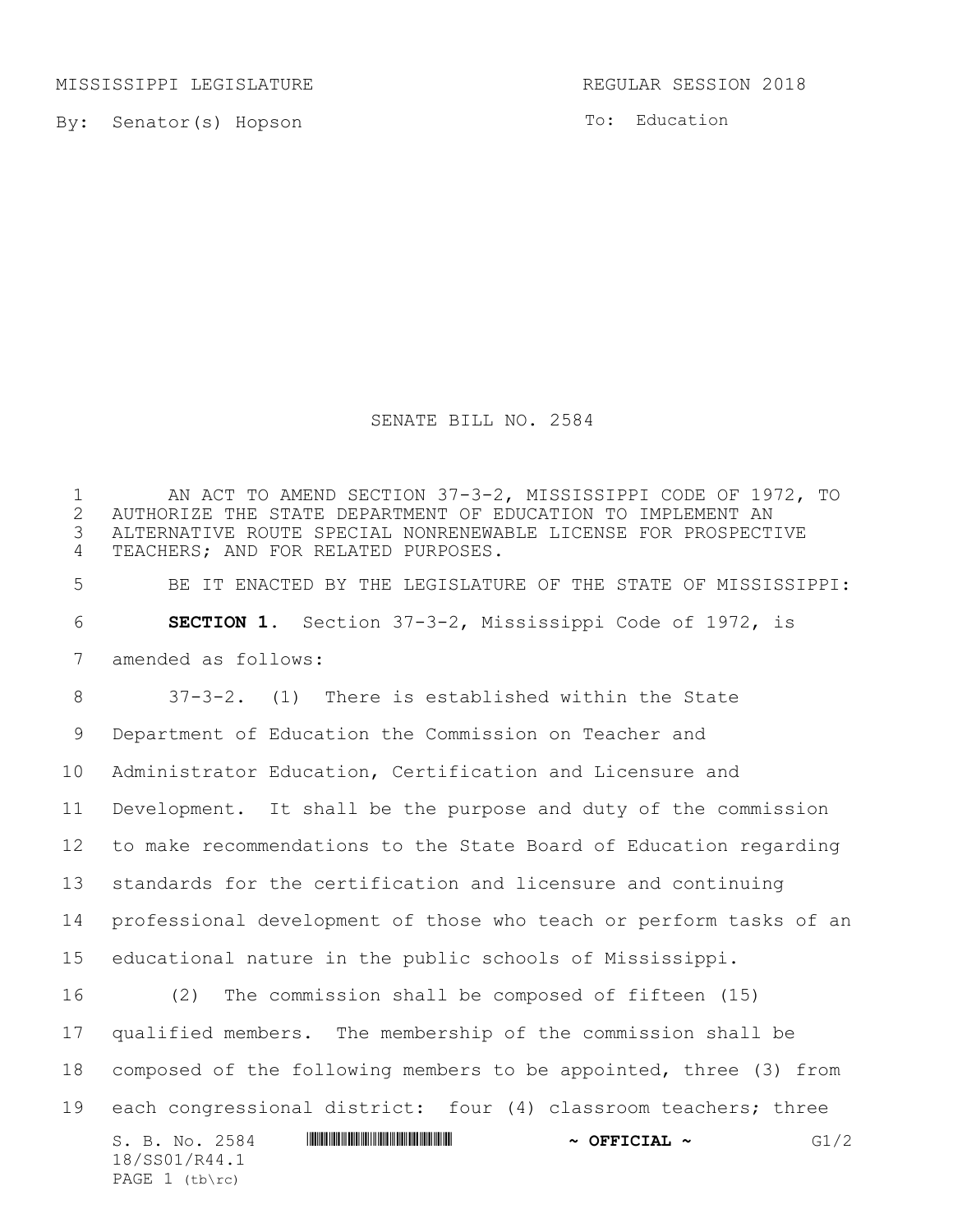(3) school administrators; one (1) representative of schools of education of institutions of higher learning located within the state to be recommended by the Board of Trustees of State Institutions of Higher Learning; one (1) representative from the schools of education of independent institutions of higher learning to be recommended by the Board of the Mississippi Association of Independent Colleges; one (1) representative from public community and junior colleges located within the state to be recommended by the Mississippi Community College Board; one (1) local school board member; and four (4) laypersons. All appointments shall be made by the State Board of Education after consultation with the State Superintendent of Public Education. The first appointments by the State Board of Education shall be made as follows: five (5) members shall be appointed for a term of one (1) year; five (5) members shall be appointed for a term of two (2) years; and five (5) members shall be appointed for a term of three (3) years. Thereafter, all members shall be appointed for a term of four (4) years.

 (3) The State Board of Education when making appointments shall designate a chairman. The commission shall meet at least once every two (2) months or more often if needed. Members of the commission shall be compensated at a rate of per diem as authorized by Section 25-3-69 and be reimbursed for actual and necessary expenses as authorized by Section 25-3-41.

S. B. No. 2584 \*SS01/R44.1\* **~ OFFICIAL ~** 18/SS01/R44.1 PAGE 2 (tb\rc)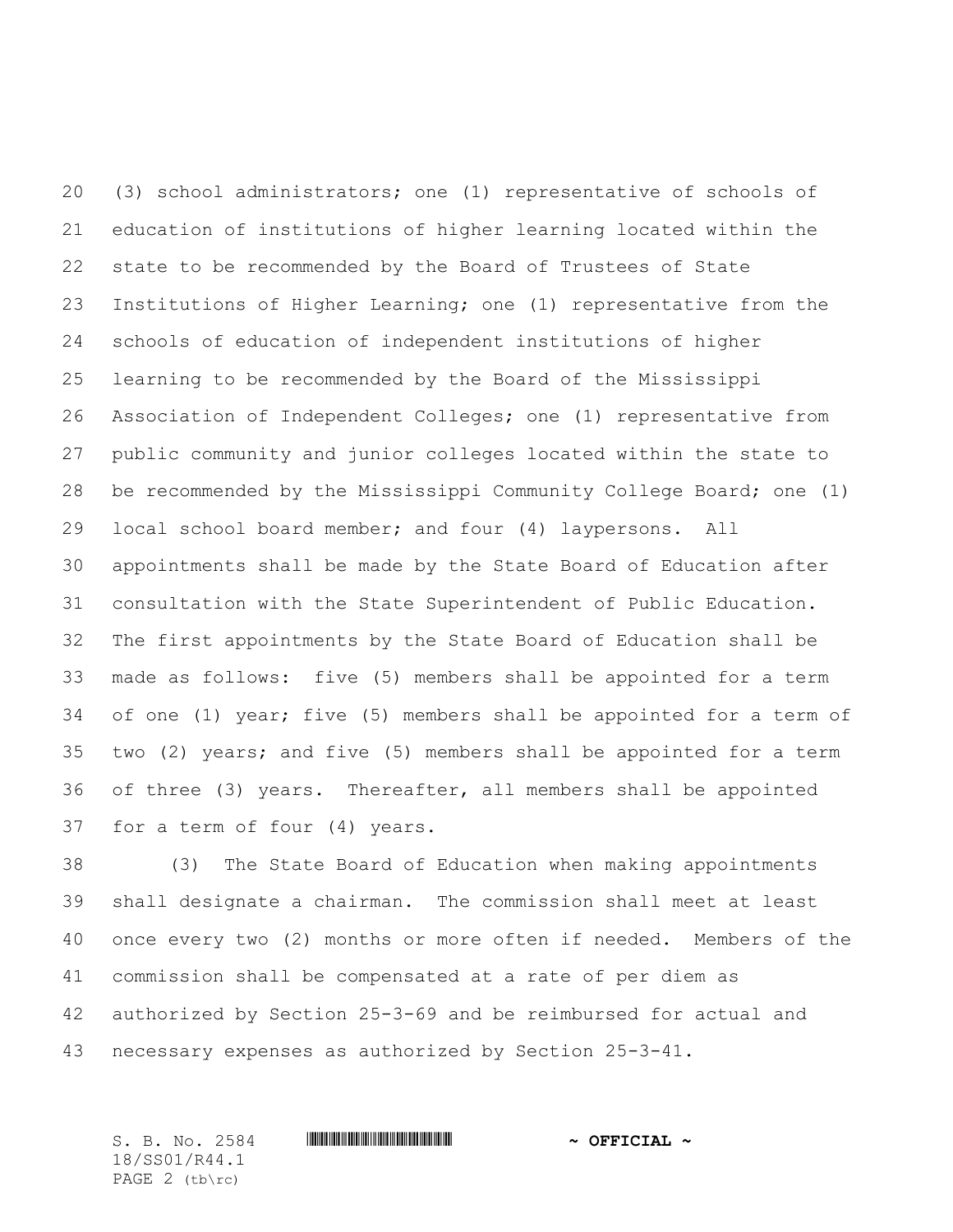(4) (a) An appropriate staff member of the State Department of Education shall be designated and assigned by the State Superintendent of Public Education to serve as executive secretary and coordinator for the commission. No less than two (2) other appropriate staff members of the State Department of Education shall be designated and assigned by the State Superintendent of Public Education to serve on the staff of the commission.

 (b) An Office of Educator Misconduct Evaluations shall be established within the State Department of Education to assist the commission in responding to infractions and violations, and in conducting hearings and enforcing the provisions of subsections (11), (12), (13), (14) and (15) of this section, and violations of the Mississippi Educator Code of Ethics.

(5) It shall be the duty of the commission to:

 (a) Set standards and criteria, subject to the approval of the State Board of Education, for all educator preparation programs in the state;

 (b) Recommend to the State Board of Education each year approval or disapproval of each educator preparation program in the state, subject to a process and schedule determined by the State Board of Education;

 (c) Establish, subject to the approval of the State Board of Education, standards for initial teacher certification and licensure in all fields;

S. B. No. 2584 \*SS01/R44.1\* **~ OFFICIAL ~** 18/SS01/R44.1 PAGE 3 (tb\rc)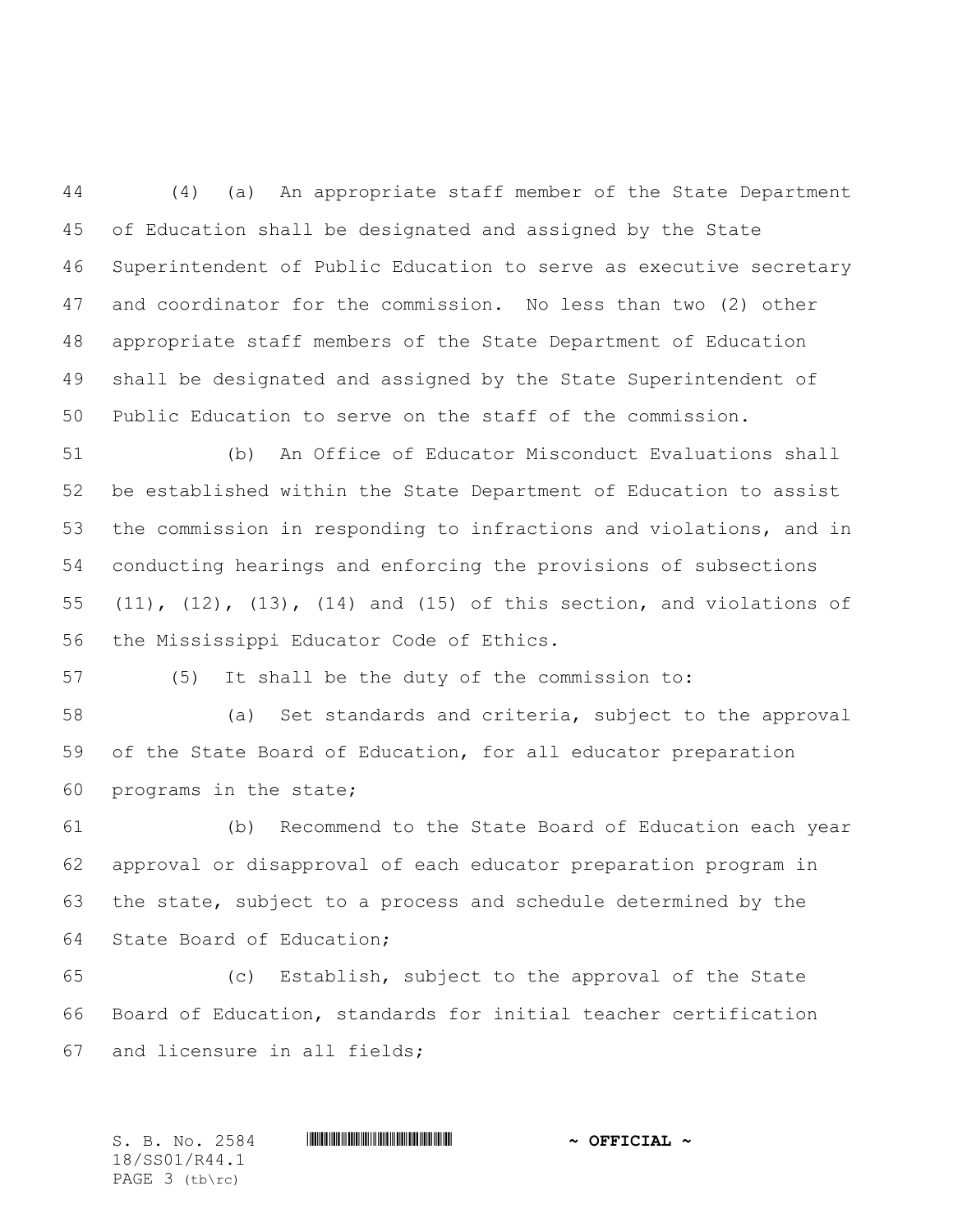(d) Establish, subject to the approval of the State Board of Education, standards for the renewal of teacher licenses in all fields;

 (e) Review and evaluate objective measures of teacher performance, such as test scores, which may form part of the licensure process, and to make recommendations for their use;

 (f) Review all existing requirements for certification and licensure;

 (g) Consult with groups whose work may be affected by the commission's decisions;

 (h) Prepare reports from time to time on current practices and issues in the general area of teacher education and 80 certification and licensure;

 (i) Hold hearings concerning standards for teachers' and administrators' education and certification and licensure with 83 approval of the State Board of Education;

 (j) Hire expert consultants with approval of the State Board of Education;

 (k) Set up ad hoc committees to advise on specific areas; and

 (l) Perform such other functions as may fall within their general charge and which may be delegated to them by the State Board of Education.

 (6) (a) **Standard License - Approved Program Route**. An educator entering the school system of Mississippi for the first

S. B. No. 2584 \*SS01/R44.1\* **~ OFFICIAL ~** 18/SS01/R44.1 PAGE (tb\rc)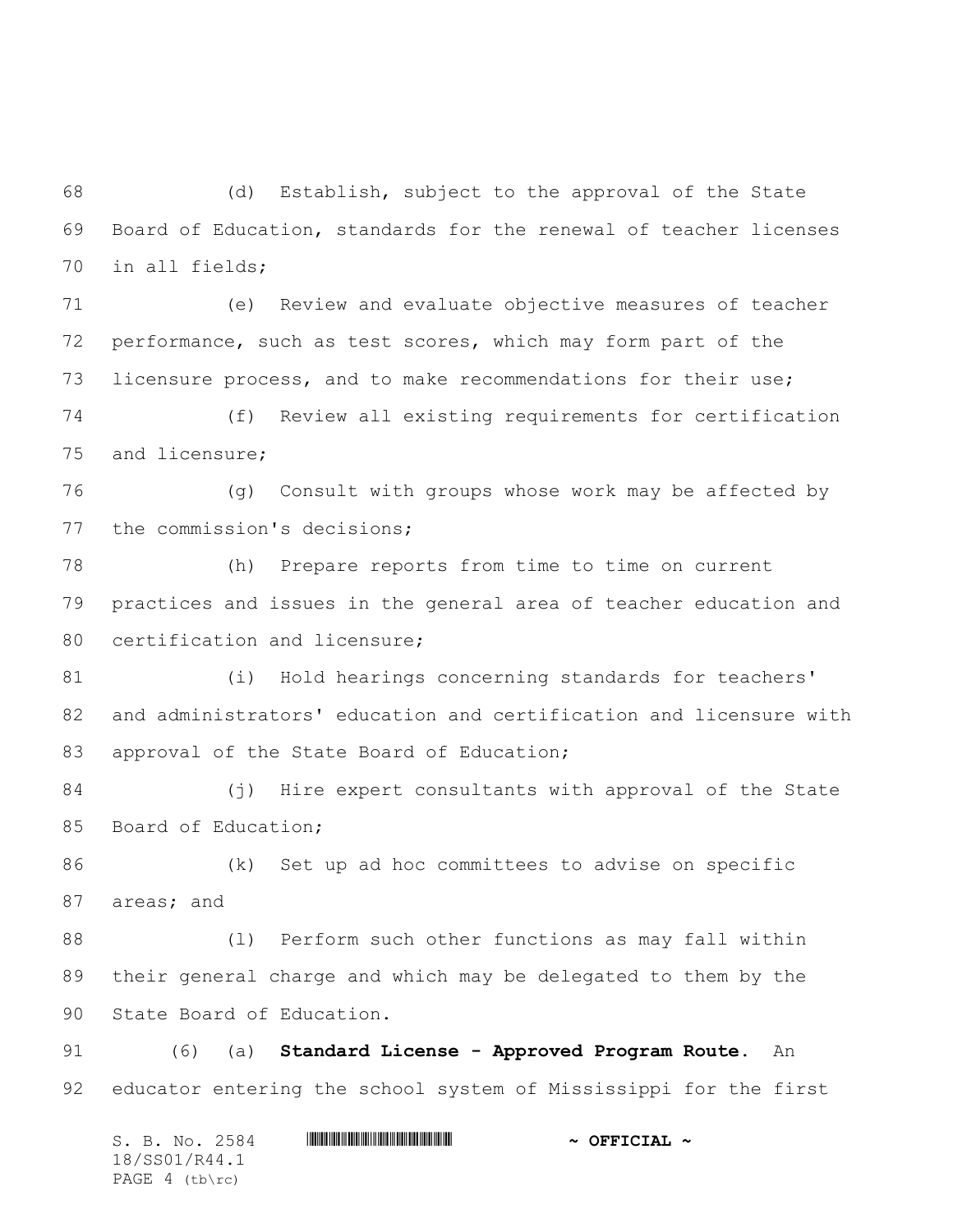time and meeting all requirements as established by the State Board of Education shall be granted a standard five-year license. Persons who possess two (2) years of classroom experience as an assistant teacher or who have taught for one (1) year in an accredited public or private school shall be allowed to fulfill student teaching requirements under the supervision of a qualified participating teacher approved by an accredited college of education. The local school district in which the assistant teacher is employed shall compensate such assistant teachers at the required salary level during the period of time such individual is completing student teaching requirements. Applicants for a standard license shall submit to the department: (i) An application on a department form; (ii) An official transcript of completion of a teacher education program approved by the department or a nationally accredited program, subject to the following: Licensure to teach in Mississippi prekindergarten through kindergarten classrooms shall require completion of a teacher education program or a Bachelor of Science degree with child development emphasis from a program accredited by the American Association of Family and Consumer Sciences (AAFCS) or by the National Association for Education of Young Children (NAEYC) or by the National Council for Accreditation of Teacher Education (NCATE). Licensure to teach in Mississippi Kindergarten, for

those applicants who have completed a teacher education program,

18/SS01/R44.1 PAGE (tb\rc)

S. B. No. 2584 \*SS01/R44.1\* **~ OFFICIAL ~**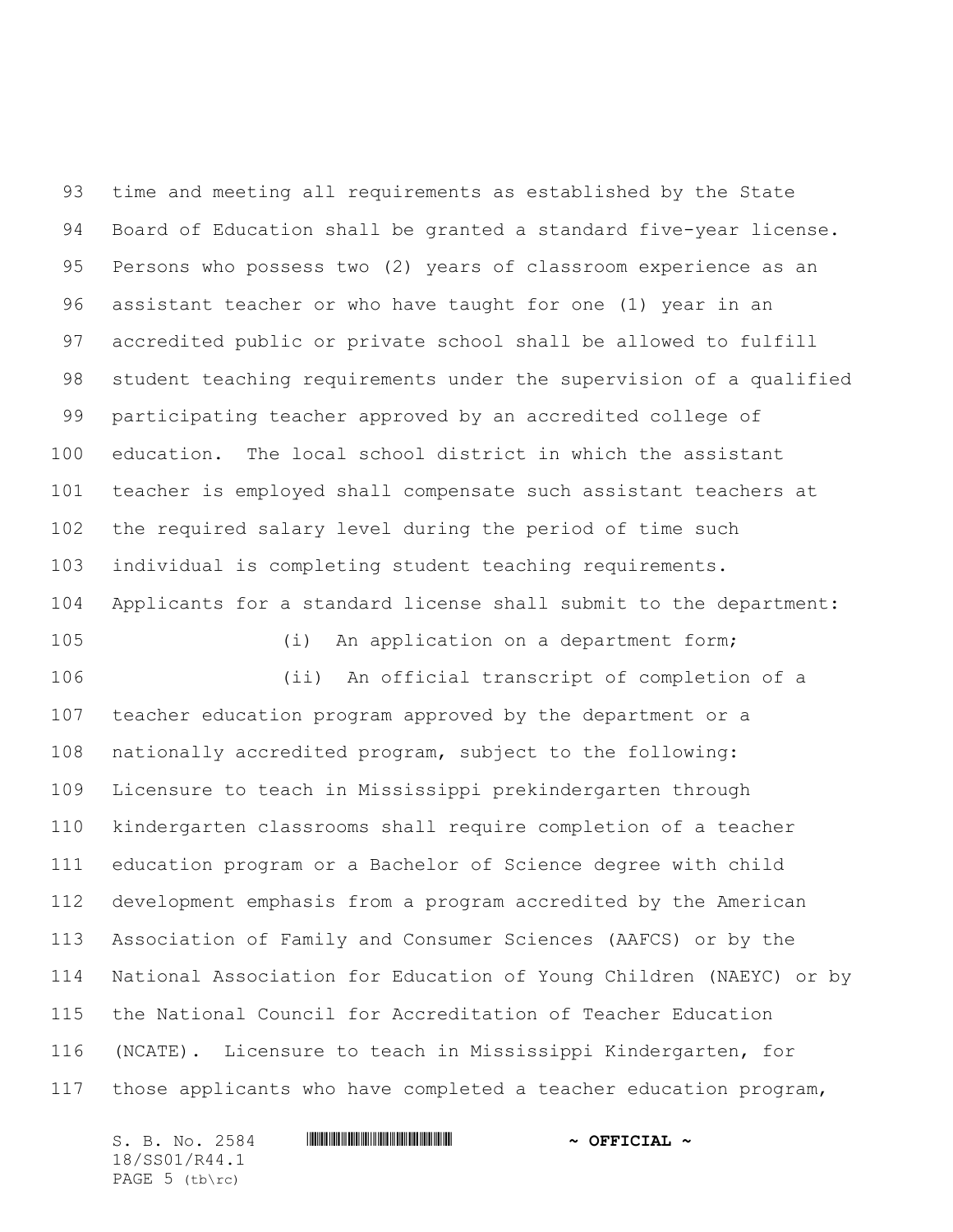and in Grade 1 through Grade 4 shall require the completion of an interdisciplinary program of studies. Licenses for Grades 4 through 8 shall require the completion of an interdisciplinary program of studies with two (2) or more areas of concentration. Licensure to teach in Mississippi Grades 7 through 12 shall require a major in an academic field other than education, or a combination of disciplines other than education. Students preparing to teach a subject shall complete a major in the respective subject discipline. All applicants for standard licensure shall demonstrate that such person's college preparation in those fields was in accordance with the standards set forth by the National Council for Accreditation of Teacher Education (NCATE) or the National Association of State Directors of Teacher Education and Certification (NASDTEC) or, for those applicants who have a Bachelor of Science degree with child development emphasis, the American Association of Family and Consumer Sciences (AAFCS). Effective July 1, 2016, for initial elementary education licensure, a teacher candidate must earn a passing score on a rigorous test of scientifically research-based reading instruction and intervention and data-based decision-making principles as 138 approved by the State Board of Education;

 (iii) A copy of test scores evidencing satisfactory completion of nationally administered examinations of achievement, such as the Educational Testing Service's teacher testing examinations;

S. B. No. 2584 \*SS01/R44.1\* **~ OFFICIAL ~** 18/SS01/R44.1 PAGE 6 (tb\rc)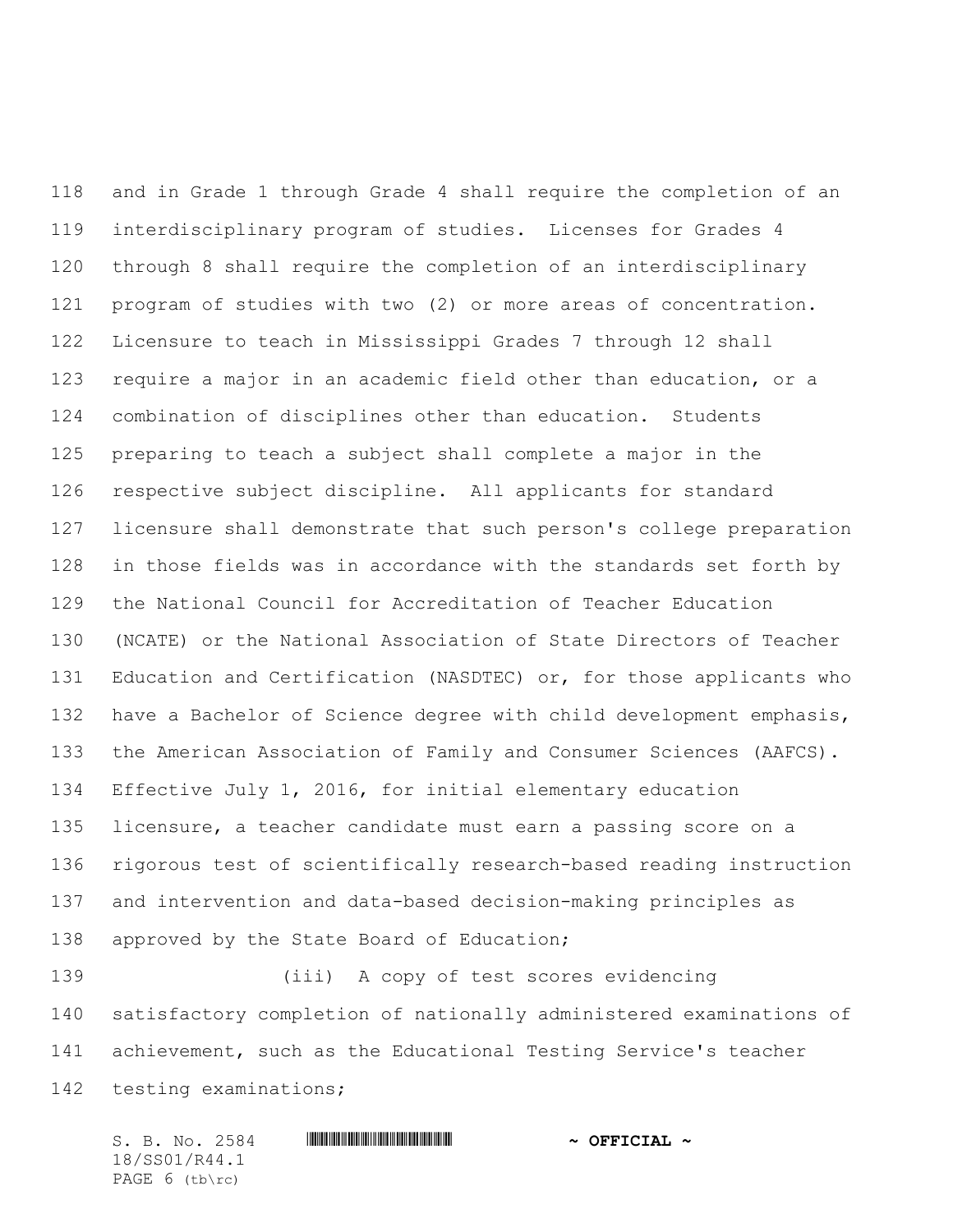(iv) Any other document required by the State Board of Education; and

 (v) From and after September 30, 2015, no teacher candidate shall be licensed to teach in Mississippi who did not meet the following criteria for entrance into an approved teacher education program:

 1. Twenty-one (21) ACT equivalent or achieve the nationally recommended passing score on the Praxis Core Academic Skills for Educators examination; and

 2. No less than 2.75 GPA on pre-major coursework of the institution's approved teacher education program provided that the accepted cohort of candidates meets or exceeds a 3.0 GPA on pre-major coursework.

 (b) **Standard License - Nontraditional Teaching Route**. From and after September 30, 2015, no teacher candidate shall be licensed to teach in Mississippi under the alternate route who did not meet the following criteria:

 (i) Twenty-one (21) ACT equivalent or achieve the nationally recommended passing score on the Praxis Core Academic Skills for Educators examination; and

 (ii) No less than 2.75 GPA on content coursework in the requested area of certification or passing Praxis II scores at or above the national recommended score provided that the accepted cohort of candidates of the institution's teacher

S. B. No. 2584 \*SS01/R44.1\* **~ OFFICIAL ~** 18/SS01/R44.1 PAGE 7 (tb\rc)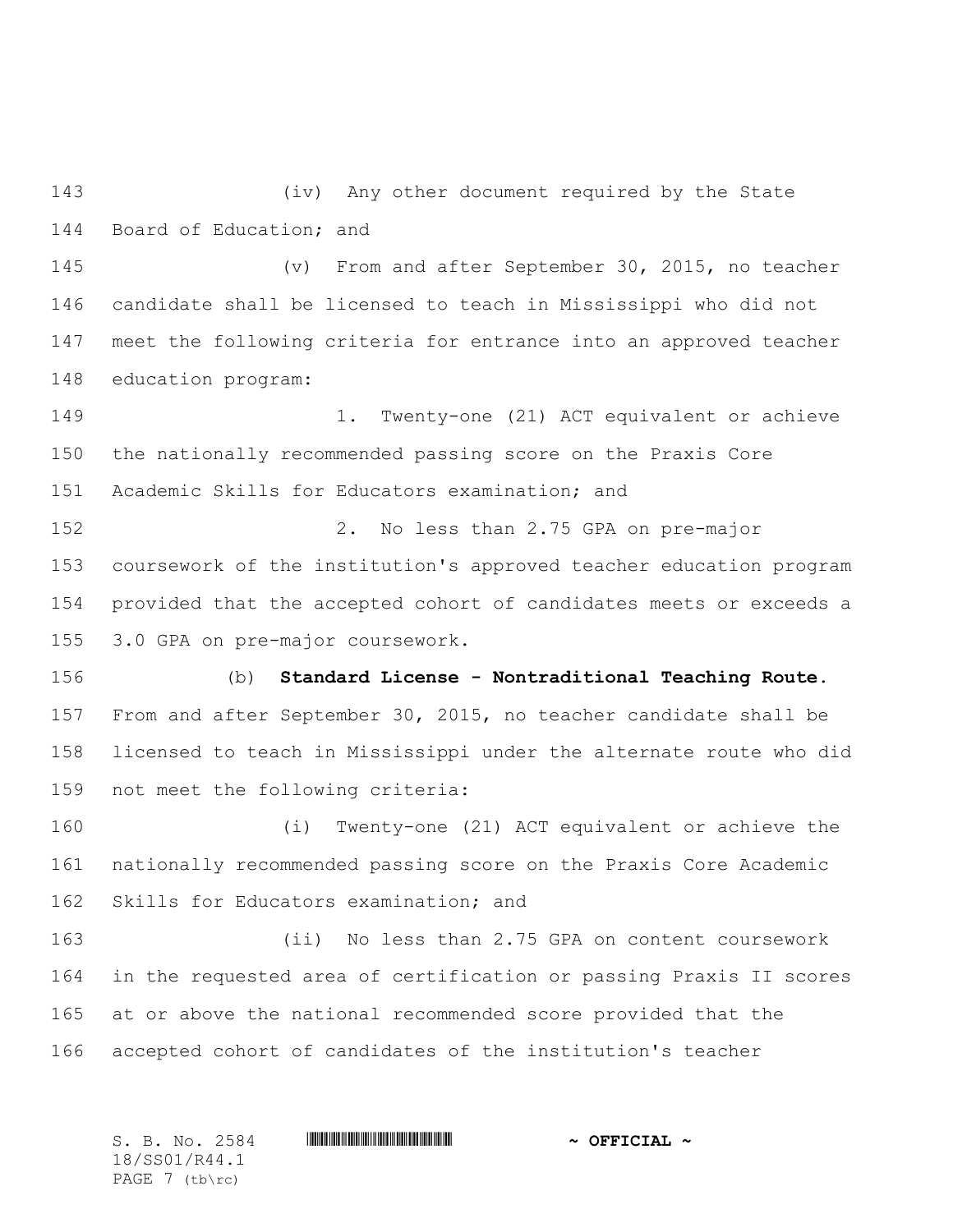education program meets or exceeds a 3.0 GPA on pre-major coursework.

 Beginning July 1, 2018, the State Department of Education shall establish and implement a teacher preparation option for a Special Nonrenewable License, that affords prospective educators the opportunity to enter into the classroom prior to having to enter into the Teach Mississippi Institute (TMI) or any other nontraditional teacher education preparation program. The Special Nonrenewable License for Prospective Teacher Education Program Completers shall allow those individuals who intend to enroll in the TMI or any other Mississippi-based nontraditional program the opportunity to prepare for entrance into the said program while holding this license for one (1) school year. During that one-school-year period, candidates may prepare for and take the required tests for entrance into the program and take additional courses to increase their GPA.

 Beginning January 1, 2004, an individual who has a passing score on the Praxis I Basic Skills and Praxis II Specialty Area Test in the requested area of endorsement may apply for the Teach Mississippi Institute (TMI) program to teach students in Grades 7 through 12 if the individual meets the requirements of this paragraph (b). The State Board of Education shall adopt rules requiring that teacher preparation institutions which provide the Teach Mississippi Institute (TMI) program for the preparation of

18/SS01/R44.1 PAGE 8 (tb\rc)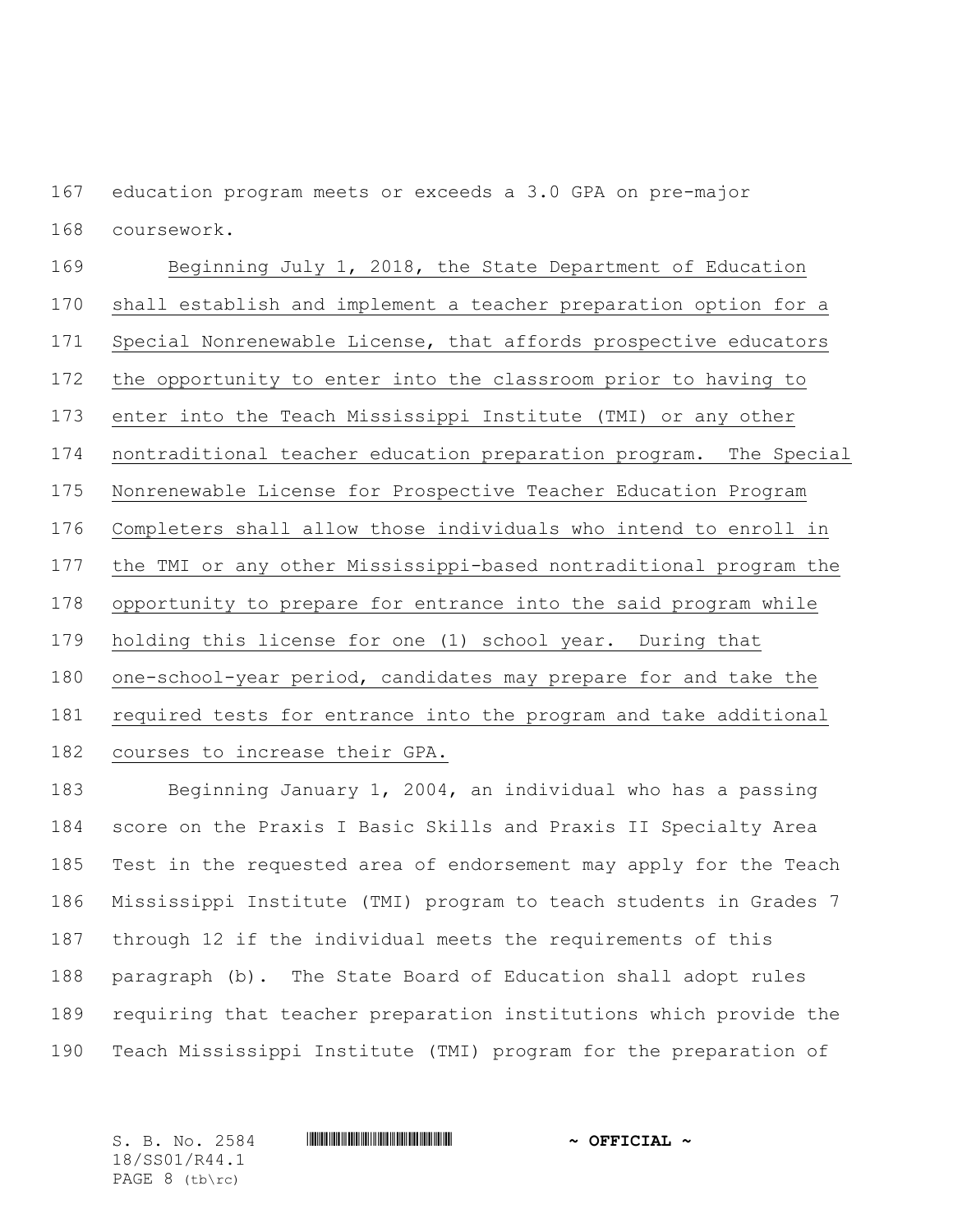nontraditional teachers shall meet the standards and comply with the provisions of this paragraph.

 (i) The Teach Mississippi Institute (TMI) shall include an intensive eight-week, nine-semester-hour summer program or a curriculum of study in which the student matriculates in the fall or spring semester, which shall include, but not be limited to, instruction in education, effective teaching strategies, classroom management, state curriculum requirements, planning and instruction, instructional methods and pedagogy, using test results to improve instruction, and a one (1) semester three-hour supervised internship to be completed while the teacher is employed as a full-time teacher intern in a local school district. The TMI shall be implemented on a pilot program basis, with courses to be offered at up to four (4) locations in the state, with one (1) TMI site to be located in each of the three (3) Mississippi Supreme Court districts.

 (ii) The school sponsoring the teacher intern shall enter into a written agreement with the institution providing the Teach Mississippi Institute (TMI) program, under terms and conditions as agreed upon by the contracting parties, providing that the school district shall provide teacher interns seeking a nontraditional provisional teaching license with a one-year classroom teaching experience. The teacher intern shall successfully complete the one (1) semester three-hour intensive internship in the school district during the semester immediately

S. B. No. 2584 \*SS01/R44.1\* **~ OFFICIAL ~** 18/SS01/R44.1 PAGE 9 (tb\rc)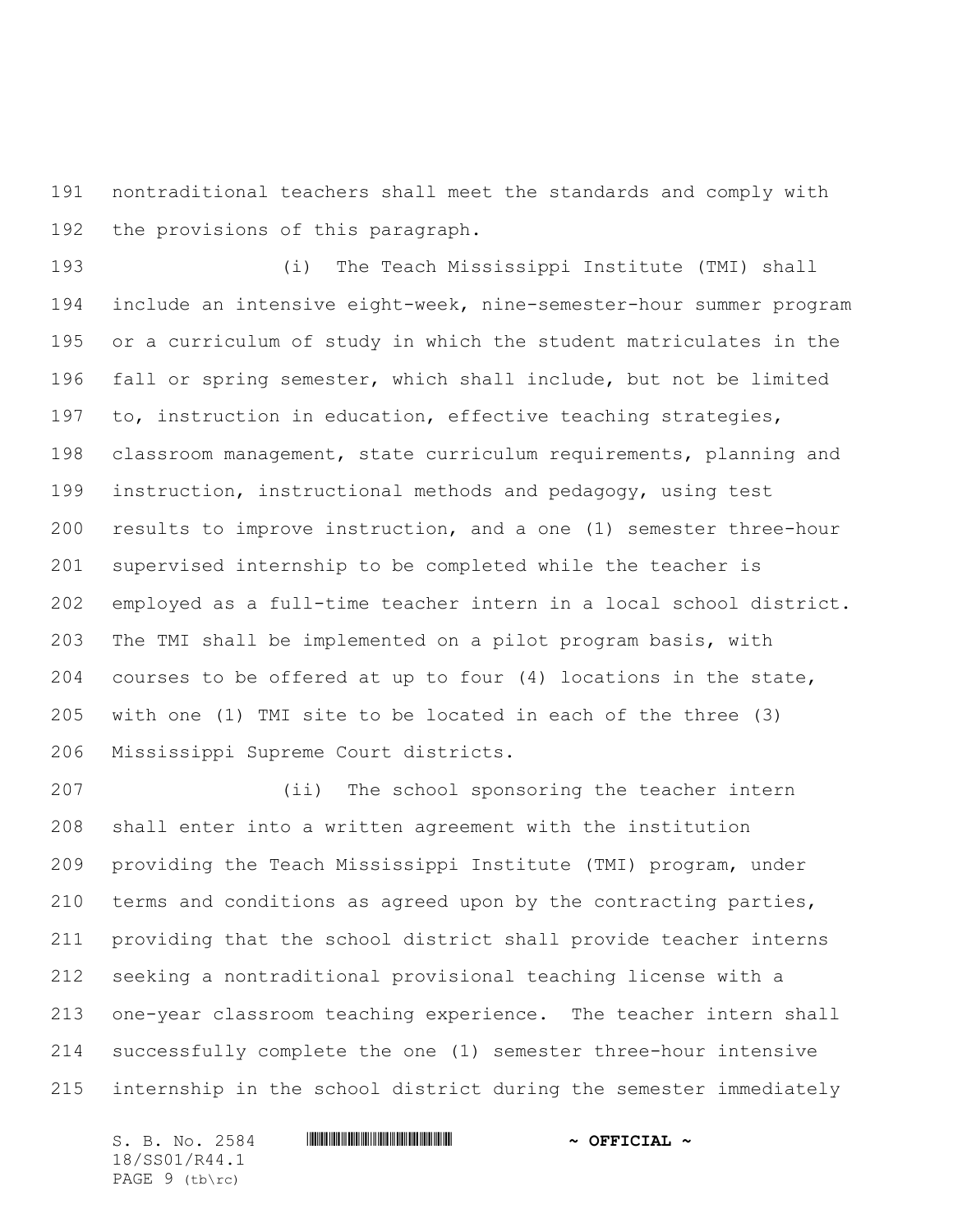following successful completion of the TMI and prior to the end of the one-year classroom teaching experience.

 (iii) Upon completion of the nine-semester-hour TMI or the fall or spring semester option, the individual shall submit his transcript to the commission for provisional licensure of the intern teacher, and the intern teacher shall be issued a provisional teaching license by the commission, which will allow the individual to legally serve as a teacher while the person completes a nontraditional teacher preparation internship program.

 (iv) During the semester of internship in the school district, the teacher preparation institution shall monitor the performance of the intern teacher. The school district that employs the provisional teacher shall supervise the provisional teacher during the teacher's intern year of employment under a nontraditional provisional license, and shall, in consultation with the teacher intern's mentor at the school district of employment, submit to the commission a comprehensive evaluation of the teacher's performance sixty (60) days prior to the expiration of the nontraditional provisional license. If the comprehensive evaluation establishes that the provisional teacher intern's performance fails to meet the standards of the approved nontraditional teacher preparation internship program, the individual shall not be approved for a standard license.

 (v) An individual issued a provisional teaching license under this nontraditional route shall successfully

S. B. No. 2584 \*SS01/R44.1\* **~ OFFICIAL ~** 18/SS01/R44.1 PAGE 10 (tb\rc)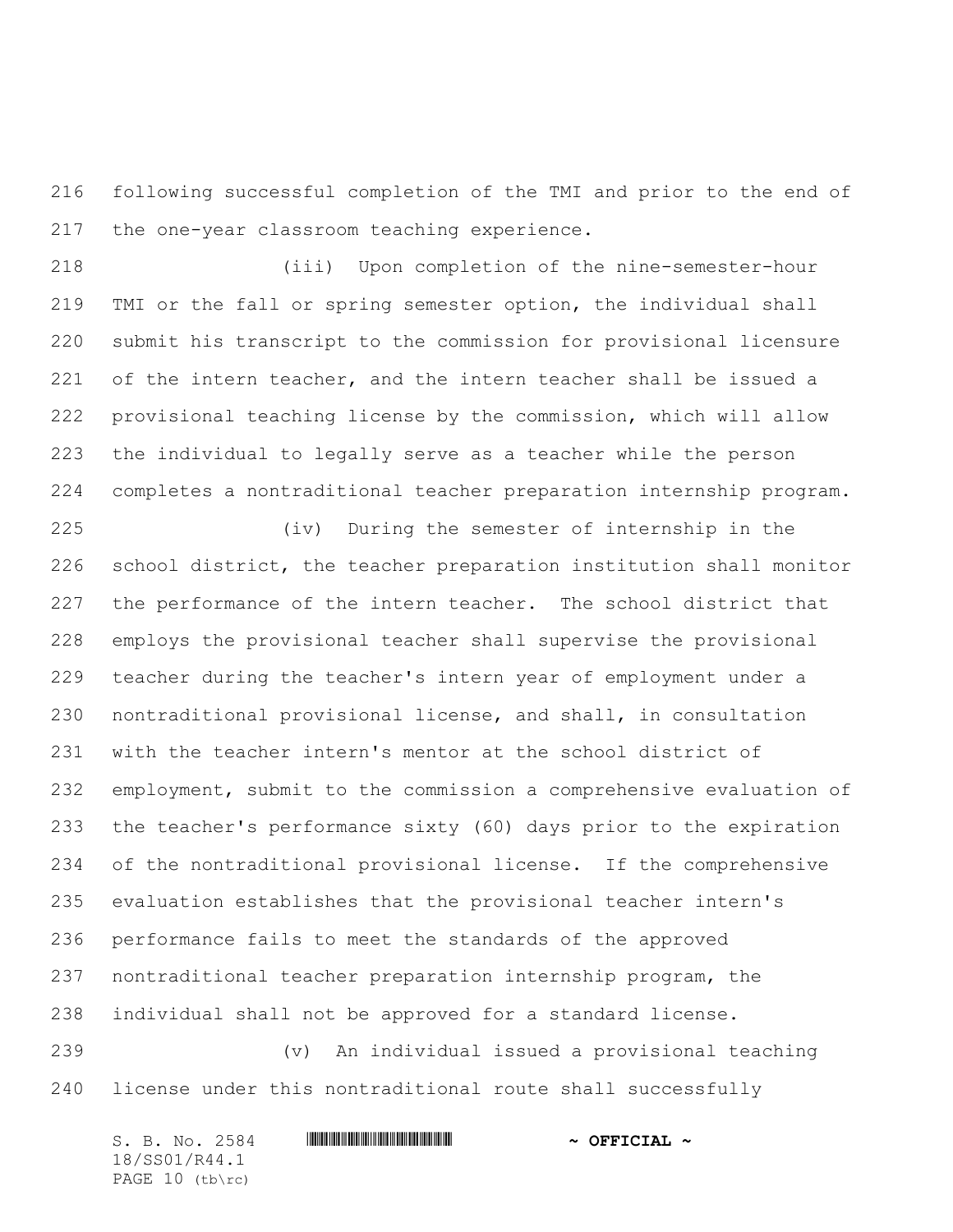complete, at a minimum, a one-year beginning teacher mentoring and induction program administered by the employing school district with the assistance of the State Department of Education.

 (vi) Upon successful completion of the TMI and the internship provisional license period, applicants for a Standard License - Nontraditional Route shall submit to the commission a transcript of successful completion of the twelve (12) semester hours required in the internship program, and the employing school district shall submit to the commission a recommendation for standard licensure of the intern. If the school district recommends licensure, the applicant shall be issued a Standard License - Nontraditional Route which shall be valid for a five-year period and be renewable.

 (vii) At the discretion of the teacher preparation institution, the individual shall be allowed to credit the twelve (12) semester hours earned in the nontraditional teacher internship program toward the graduate hours required for a Master of Arts in Teacher (MAT) Degree.

 (viii) The local school district in which the nontraditional teacher intern or provisional licensee is employed shall compensate such teacher interns at Step 1 of the required salary level during the period of time such individual is completing teacher internship requirements and shall compensate such Standard License - Nontraditional Route teachers at Step 3 of the required salary level when they complete license requirements.

S. B. No. 2584 \*SS01/R44.1\* **~ OFFICIAL ~** 18/SS01/R44.1 PAGE 11 (tb\rc)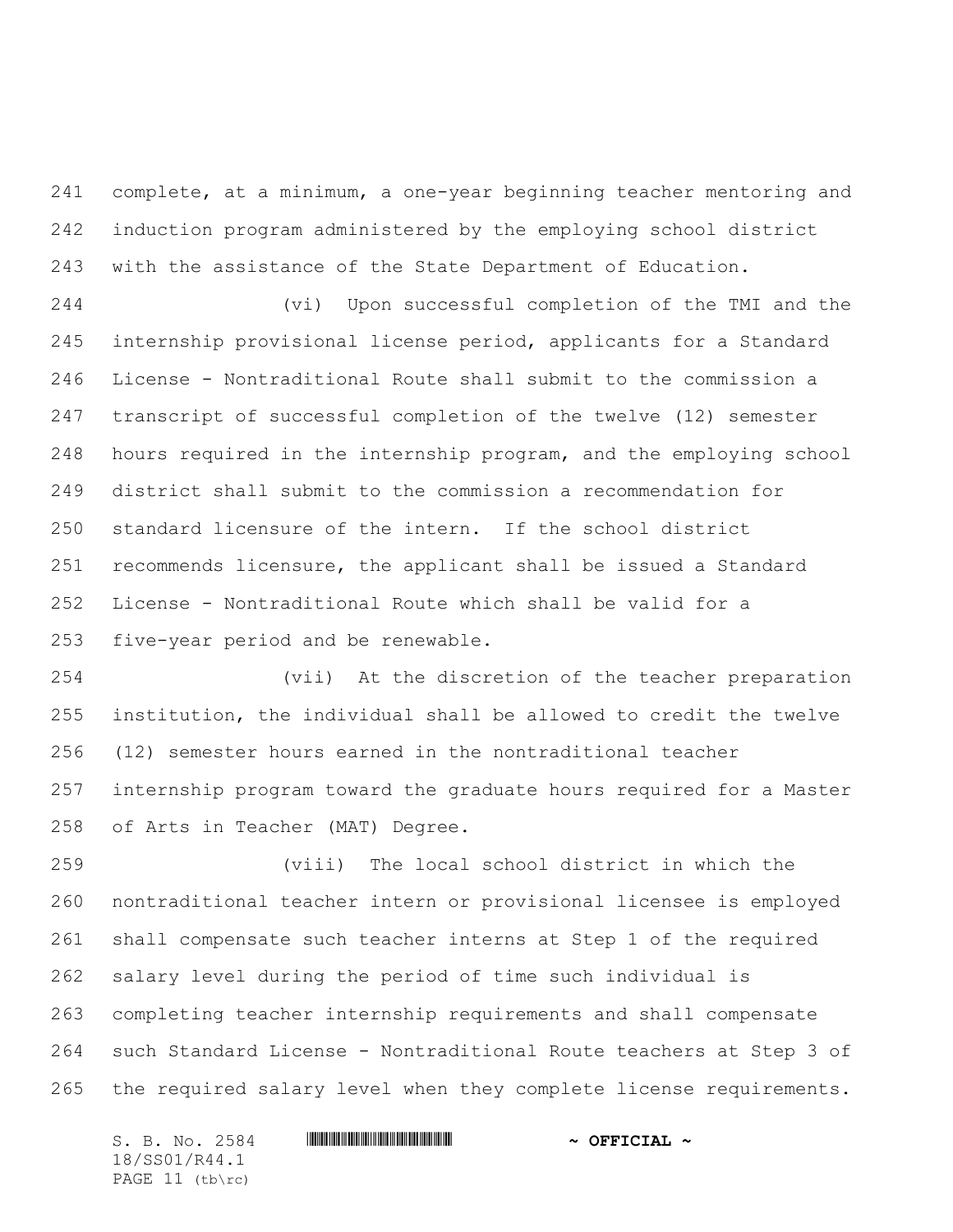Implementation of the TMI program provided for under this paragraph (b) shall be contingent upon the availability of funds appropriated specifically for such purpose by the Legislature. Such implementation of the TMI program may not be deemed to prohibit the State Board of Education from developing and implementing additional alternative route teacher licensure programs, as deemed appropriate by the board. The emergency certification program in effect prior to July 1, 2002, shall remain in effect.

 A Standard License - Approved Program Route shall be issued for a five-year period, and may be renewed. Recognizing teaching as a profession, a hiring preference shall be granted to persons holding a Standard License - Approved Program Route or Standard License - Nontraditional Teaching Route over persons holding any other license.

 (c) **Special License - Expert Citizen**. In order to allow a school district to offer specialized or technical courses, the State Department of Education, in accordance with rules and regulations established by the State Board of Education, may grant a one-year expert citizen-teacher license to local business or other professional personnel to teach in a public school or nonpublic school accredited or approved by the state. Such person may begin teaching upon his employment by the local school board and licensure by the Mississippi Department of Education. The board shall adopt rules and regulations to administer the expert

S. B. No. 2584 \*SS01/R44.1\* **~ OFFICIAL ~** 18/SS01/R44.1 PAGE 12 (tb\rc)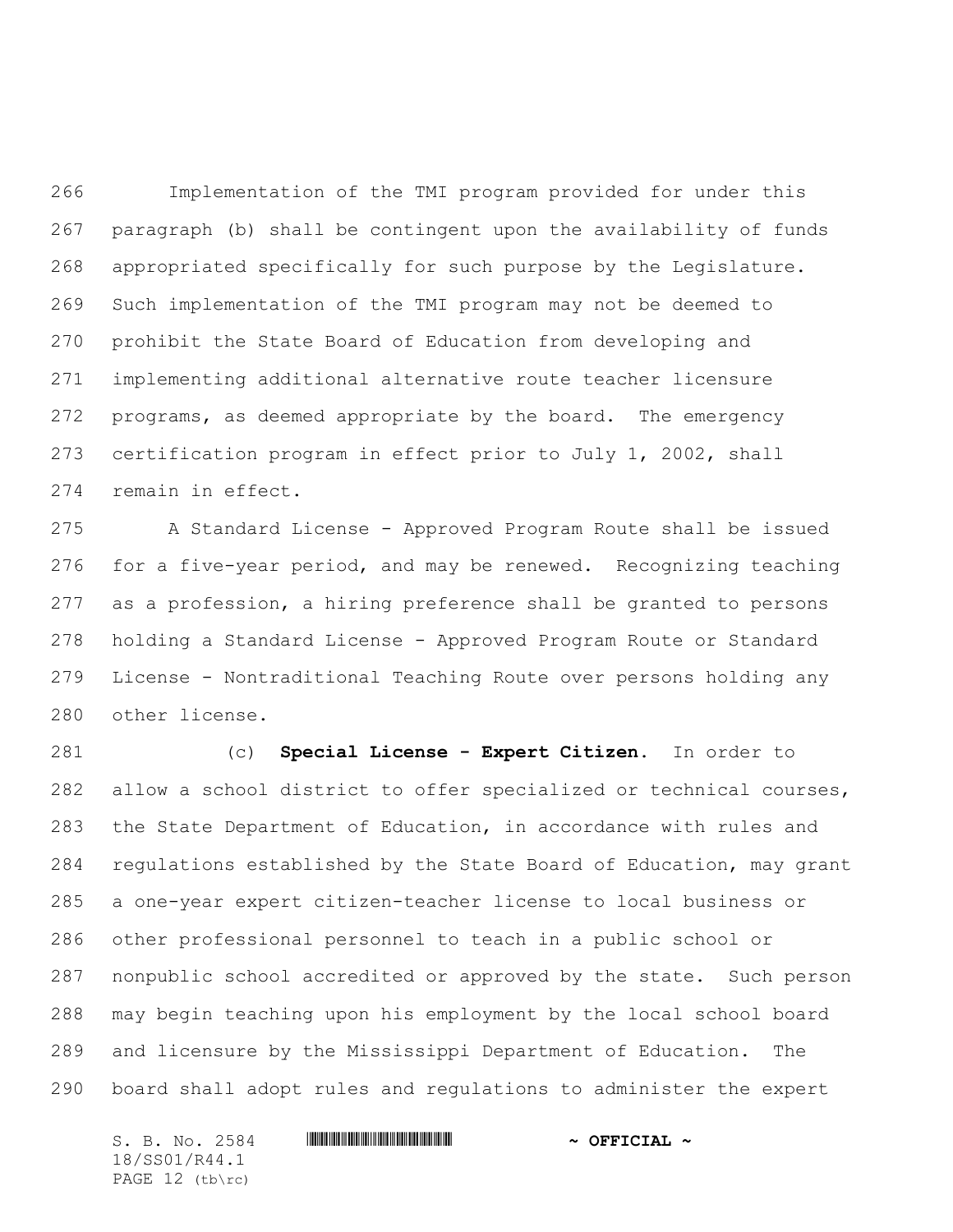citizen-teacher license. A Special License - Expert Citizen may be renewed in accordance with the established rules and regulations of the State Department of Education.

 (d) **Special License - Nonrenewable.** The State Board of Education is authorized to establish rules and regulations to 296 allow those educators not meeting requirements in paragraph  $(a)$ , (b) or (c) of this subsection (6) to be licensed for a period of not more than three (3) years, except by special approval of the State Board of Education.

 (e) **Nonlicensed Teaching Personnel.** A nonlicensed person may teach for a maximum of three (3) periods per teaching day in a public school district or a nonpublic school accredited/approved by the state. Such person shall submit to the department a transcript or record of his education and experience which substantiates his preparation for the subject to be taught and shall meet other qualifications specified by the commission and approved by the State Board of Education. In no case shall any local school board hire nonlicensed personnel as authorized under this paragraph in excess of five percent (5%) of the total number of licensed personnel in any single school.

 (f) **Special License - Transitional Bilingual Education.** Beginning July 1, 2003, the commission shall grant special licenses to teachers of transitional bilingual education who possess such qualifications as are prescribed in this section. Teachers of transitional bilingual education shall be compensated

S. B. No. 2584 \*SS01/R44.1\* **~ OFFICIAL ~** 18/SS01/R44.1 PAGE 13 (tb\rc)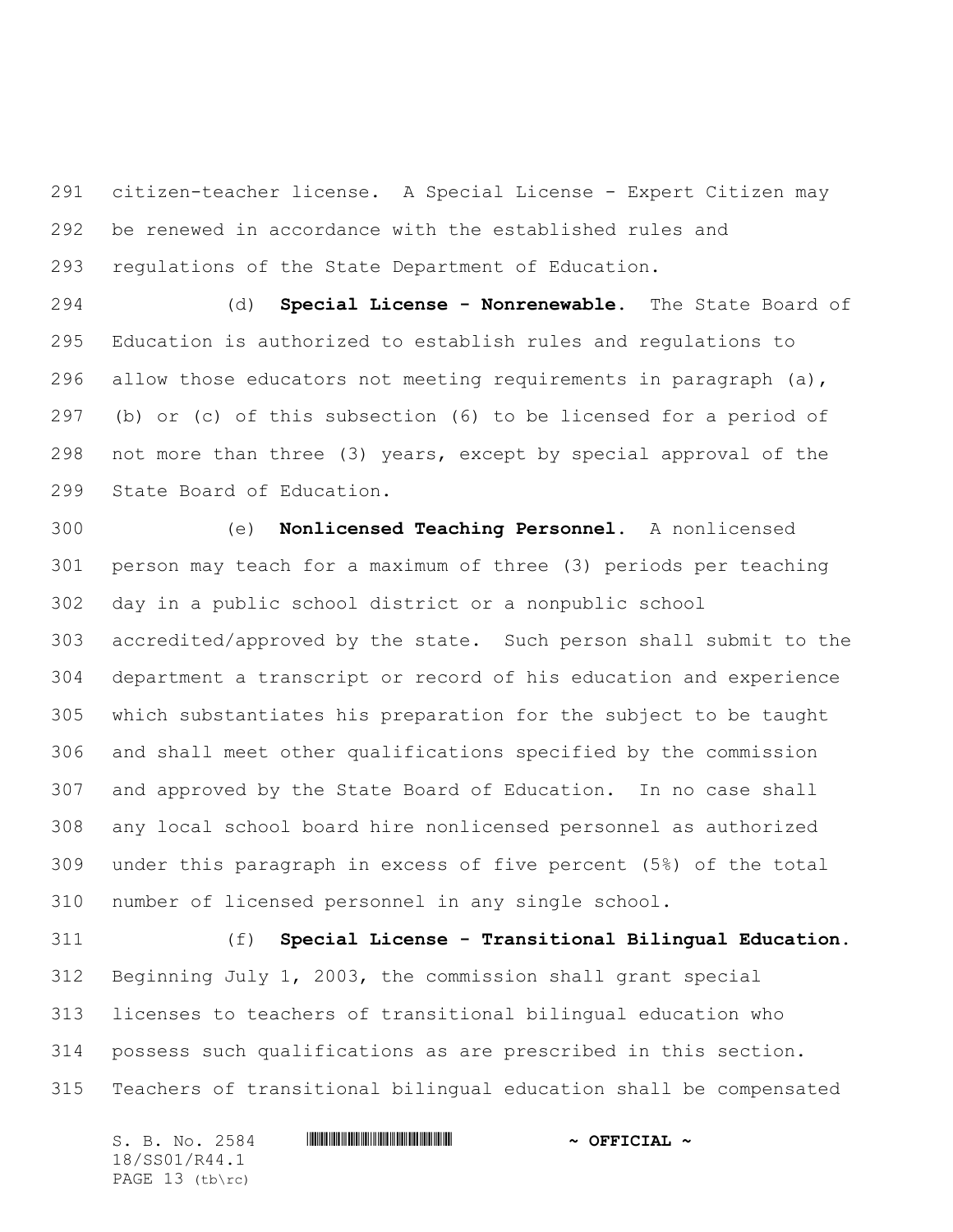by local school boards at not less than one (1) step on the regular salary schedule applicable to permanent teachers licensed under this section. The commission shall grant special licenses to teachers of transitional bilingual education who present the commission with satisfactory evidence that they (i) possess a speaking and reading ability in a language, other than English, in which bilingual education is offered and communicative skills in English; (ii) are in good health and sound moral character; (iii) possess a bachelor's degree or an associate's degree in teacher education from an accredited institution of higher education; (iv) meet such requirements as to courses of study, semester hours therein, experience and training as may be required by the commission; and (v) are legally present in the United States and possess legal authorization for employment. A teacher of transitional bilingual education serving under a special license shall be under an exemption from standard licensure if he achieves the requisite qualifications therefor. Two (2) years of service by a teacher of transitional bilingual education under such an exemption shall be credited to the teacher in acquiring a Standard Educator License. Nothing in this paragraph shall be deemed to prohibit a local school board from employing a teacher licensed in an appropriate field as approved by the State Department of Education to teach in a program in transitional bilingual education.

18/SS01/R44.1 PAGE 14 (tb\rc)

S. B. No. 2584 \*SS01/R44.1\* **~ OFFICIAL ~**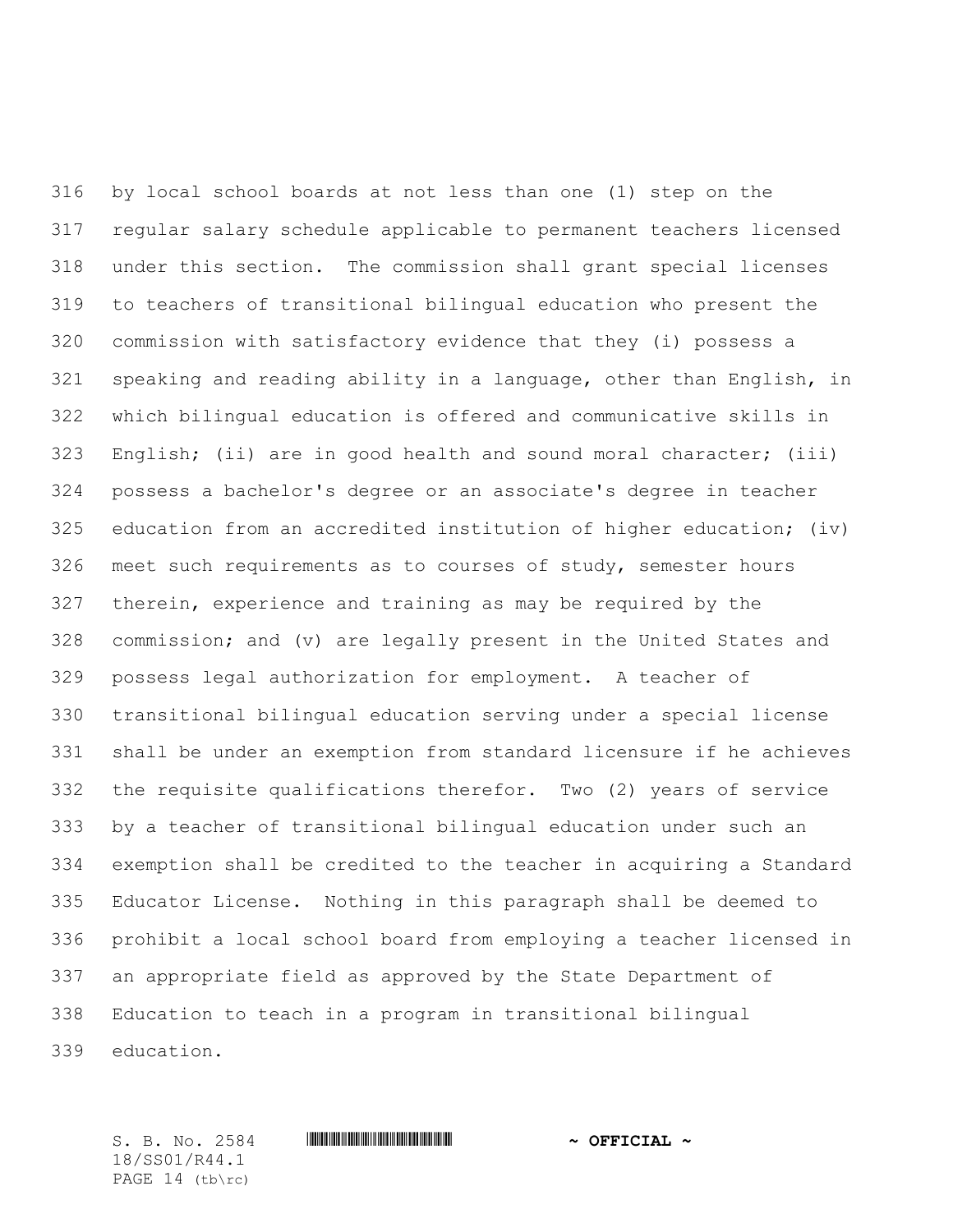(g) In the event any school district meets the highest accreditation standards as defined by the State Board of Education in the accountability system, the State Board of Education, in its discretion, may exempt such school district from any restrictions in paragraph (e) relating to the employment of nonlicensed teaching personnel.

 (h) **Highly Qualified Teachers.** Beginning July 1, 2006, any teacher from any state meeting the federal definition of highly qualified, as described in the No Child Left Behind Act, must be granted a standard five-year license by the State Department of Education.

 (7) **Administrator License.** The State Board of Education is authorized to establish rules and regulations and to administer the licensure process of the school administrators in the State of Mississippi. There will be four (4) categories of administrator licensure with exceptions only through special approval of the State Board of Education.

 (a) **Administrator License - Nonpracticing.** Those educators holding administrative endorsement but having no administrative experience or not serving in an administrative position on January 15, 1997.

 (b) **Administrator License - Entry Level.** Those educators holding administrative endorsement and having met the department's qualifications to be eligible for employment in a

S. B. No. 2584 \*SS01/R44.1\* **~ OFFICIAL ~** 18/SS01/R44.1 PAGE 15 (tb\rc)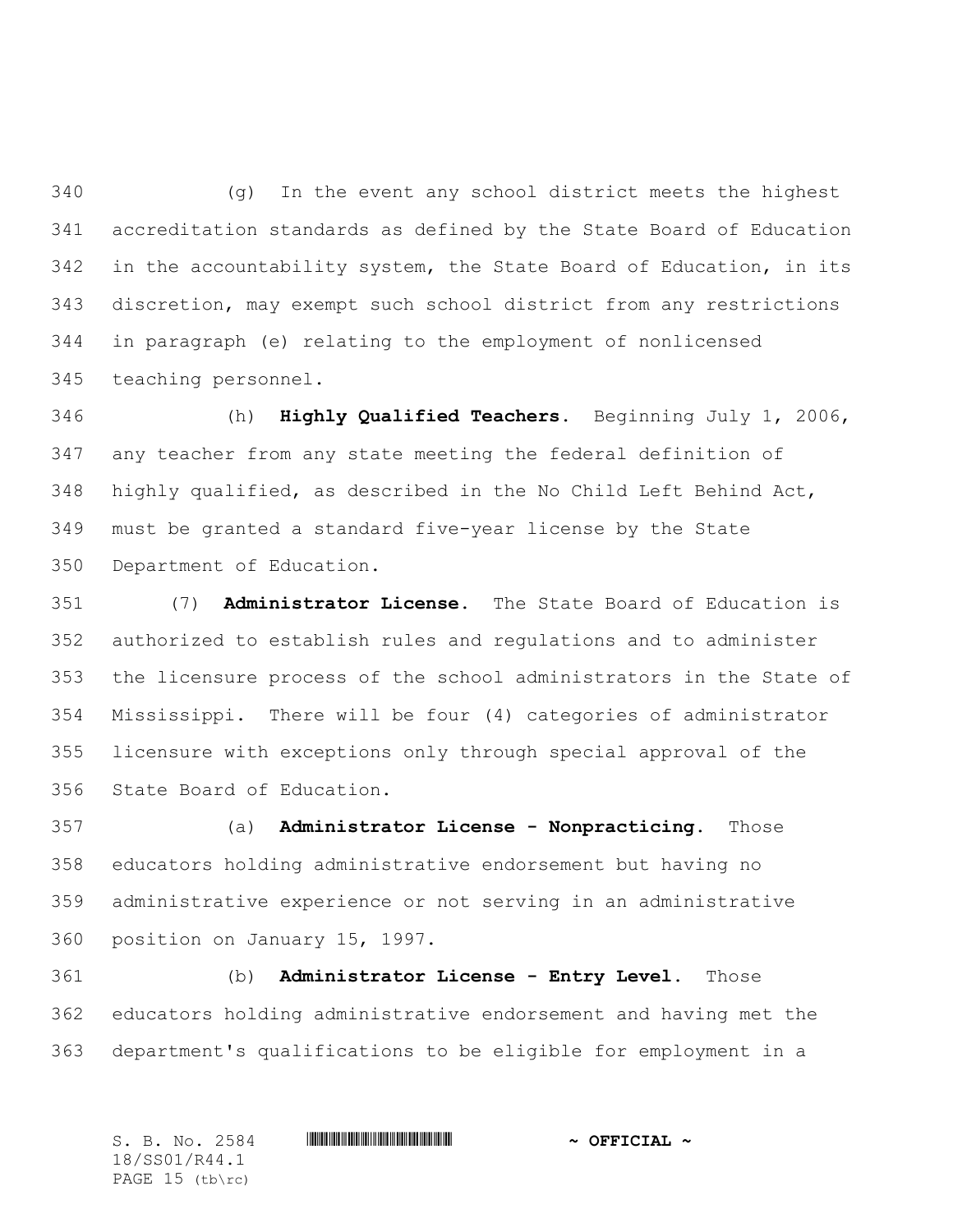Mississippi school district. Administrator License - Entry Level shall be issued for a five-year period and shall be nonrenewable. (c) **Standard Administrator License - Career Level.** An administrator who has met all the requirements of the department for standard administrator licensure.

 (d) **Administrator License - Nontraditional Route.** The board may establish a nontraditional route for licensing administrative personnel. Such nontraditional route for administrative licensure shall be available for persons holding, but not limited to, a master of business administration degree, a master of public administration degree, a master of public planning and policy degree or a doctor of jurisprudence degree from an accredited college or university, with five (5) years of administrative or supervisory experience. Successful completion of the requirements of alternate route licensure for administrators shall qualify the person for a standard administrator license.

 Individuals seeking school administrator licensure under paragraph (b), (c) or (d) shall successfully complete a training program and an assessment process prescribed by the State Board of Education. All applicants for school administrator licensure shall meet all requirements prescribed by the department under 386 paragraph  $(b)$ ,  $(c)$  or  $(d)$ , and the cost of the assessment process required shall be paid by the applicant.

S. B. No. 2584 \*SS01/R44.1\* **~ OFFICIAL ~** 18/SS01/R44.1 PAGE 16 (tb\rc)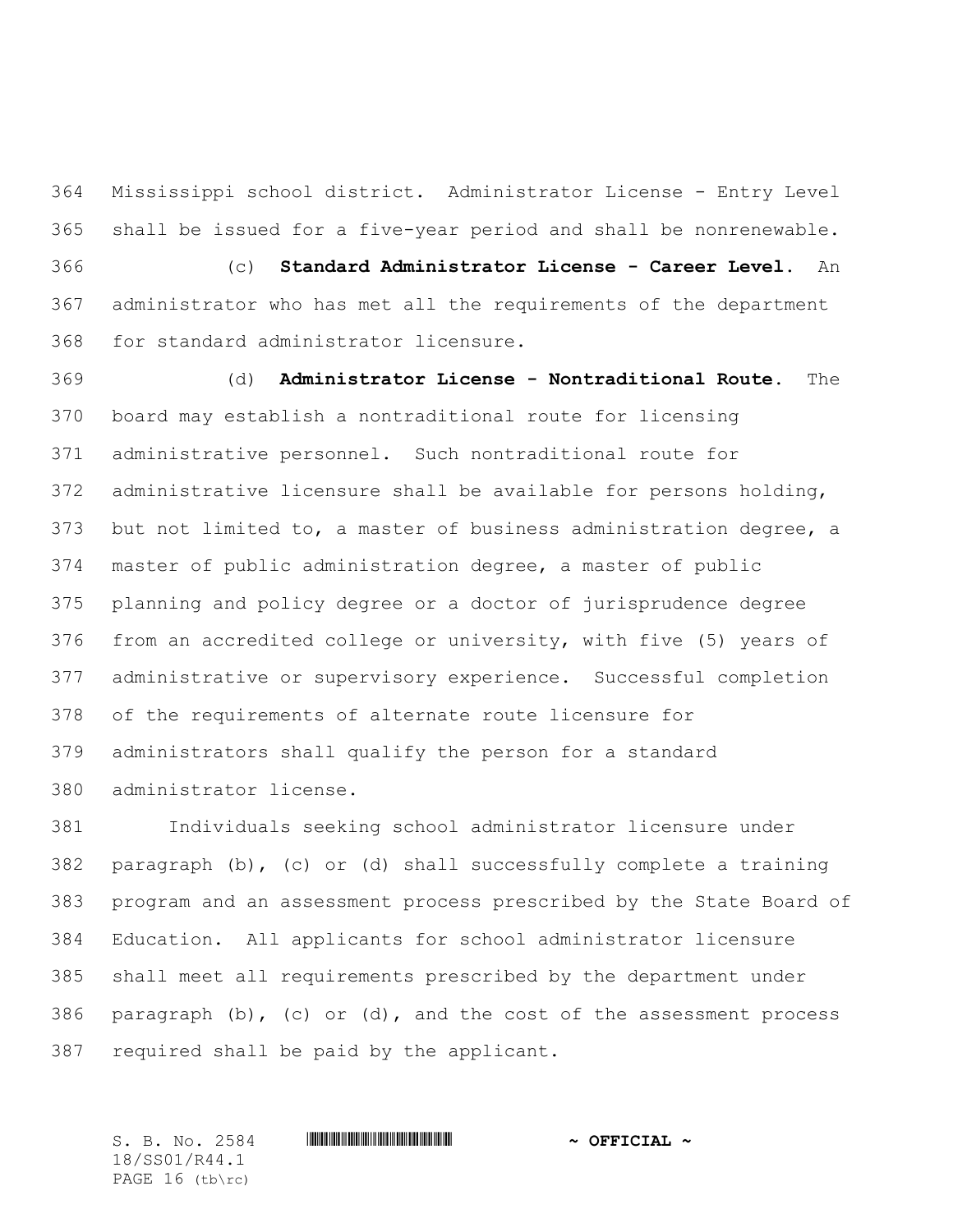(8) **Reciprocity.** (a) The department shall grant a standard license to any individual who possesses a valid standard license from another state and meets minimum Mississippi license requirements or equivalent requirements as determined by the State Board of Education. The issuance of a license by reciprocity to a military-trained applicant or military spouse shall be subject to the provisions of Section 73-50-1.

 (b) The department shall grant a nonrenewable special license to any individual who possesses a credential which is less than a standard license or certification from another state. Such special license shall be valid for the current school year plus one (1) additional school year to expire on June 30 of the second year, not to exceed a total period of twenty-four (24) months, during which time the applicant shall be required to complete the requirements for a standard license in Mississippi.

 (9) **Renewal and Reinstatement of Licenses.** The State Board of Education is authorized to establish rules and regulations for the renewal and reinstatement of educator and administrator licenses. Effective May 15, 1997, the valid standard license held by an educator shall be extended five (5) years beyond the expiration date of the license in order to afford the educator adequate time to fulfill new renewal requirements established pursuant to this subsection. An educator completing a master of education, educational specialist or doctor of education degree in May 1997 for the purpose of upgrading the educator's license to a

S. B. No. 2584 \*SS01/R44.1\* **~ OFFICIAL ~** 18/SS01/R44.1 PAGE 17 (tb\rc)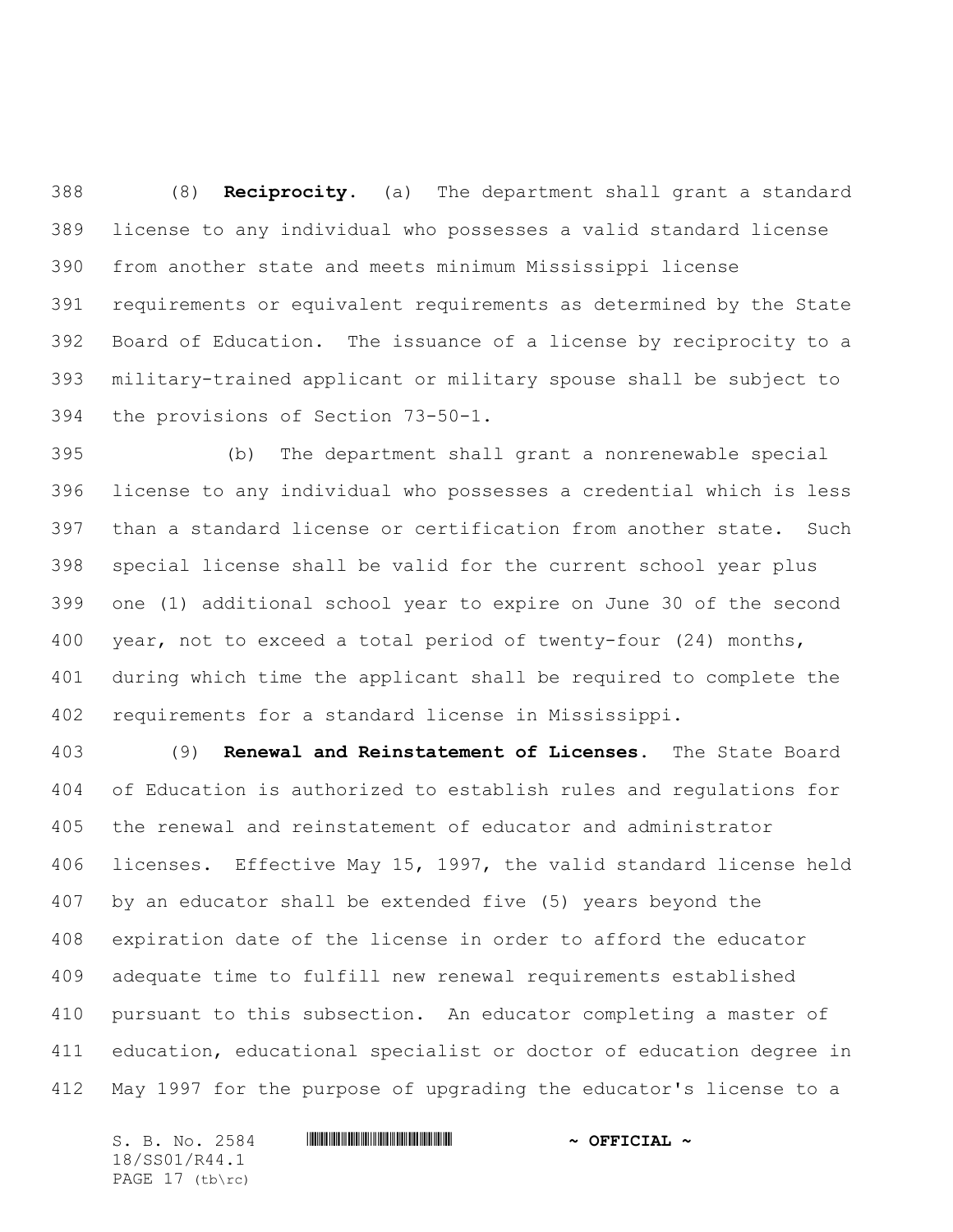higher class shall be given this extension of five (5) years plus five (5) additional years for completion of a higher degree. (10) All controversies involving the issuance, revocation, suspension or any change whatsoever in the licensure of an educator required to hold a license shall be initially heard in a hearing de novo, by the commission or by a subcommittee established by the commission and composed of commission members for the purpose of holding hearings. Any complaint seeking the denial of issuance, revocation or suspension of a license shall be by sworn affidavit filed with the Commission on Teacher and Administrator Education, Certification and Licensure and Development. The decision thereon by the commission or its subcommittee shall be final, unless the aggrieved party shall 426 appeal to the State Board of Education, within ten (10) days, of the decision of the committee or its subcommittee. An appeal to the State Board of Education shall be on the record previously made before the commission or its subcommittee unless otherwise provided by rules and regulations adopted by the board. The State Board of Education in its authority may reverse, or remand with instructions, the decision of the committee or its subcommittee. The decision of the State Board of Education shall be final. (11) The State Board of Education, acting through the

administrator license for one or more of the following:

commission, may deny an application for any teacher or

18/SS01/R44.1 PAGE 18 (tb\rc)

## S. B. No. 2584 \*SS01/R44.1\* **~ OFFICIAL ~**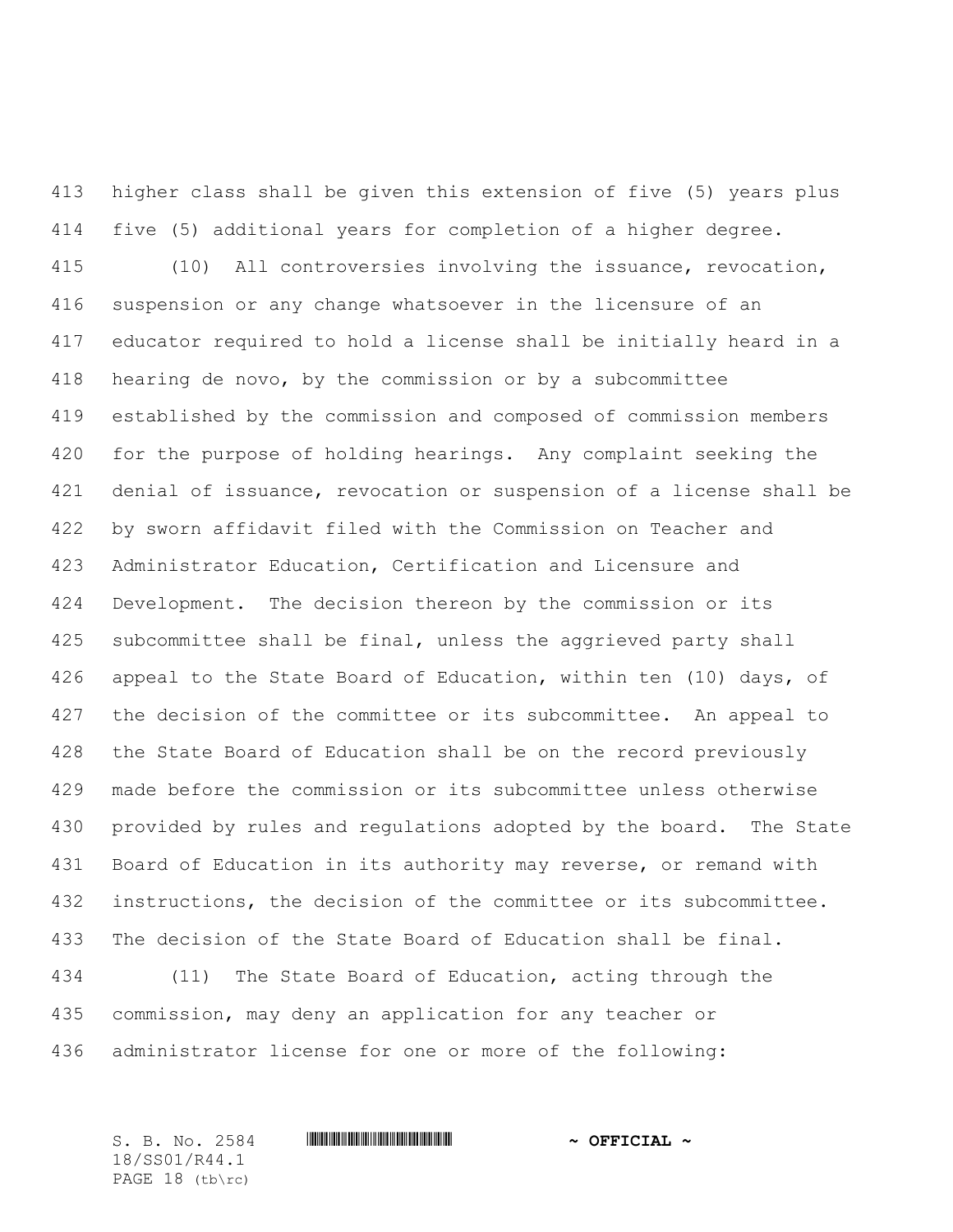(a) Lack of qualifications which are prescribed by law or regulations adopted by the State Board of Education;

 (b) The applicant has a physical, emotional or mental disability that renders the applicant unfit to perform the duties authorized by the license, as certified by a licensed psychologist or psychiatrist;

 (c) The applicant is actively addicted to or actively dependent on alcohol or other habit-forming drugs or is a habitual user of narcotics, barbiturates, amphetamines, hallucinogens or other drugs having similar effect, at the time of application for a license;

 (d) Revocation, suspension or surrender of an applicant's certificate or license by another state shall result in immediate denial of licensure until such time that the records predicating the revocation, suspension or surrender in the prior state have been cleared;

 (e) Fraud or deceit committed by the applicant in 454 securing or attempting to secure such certification and license;

 (f) Failing or refusing to furnish reasonable evidence of identification;

 (g) The applicant has been convicted, has pled guilty or entered a plea of nolo contendere to a felony, as defined by federal or state law;

 (h) The applicant has been convicted, has pled guilty or entered a plea of nolo contendere to a sex offense as defined

S. B. No. 2584 \*SS01/R44.1\* **~ OFFICIAL ~** 18/SS01/R44.1 PAGE 19 (tb\rc)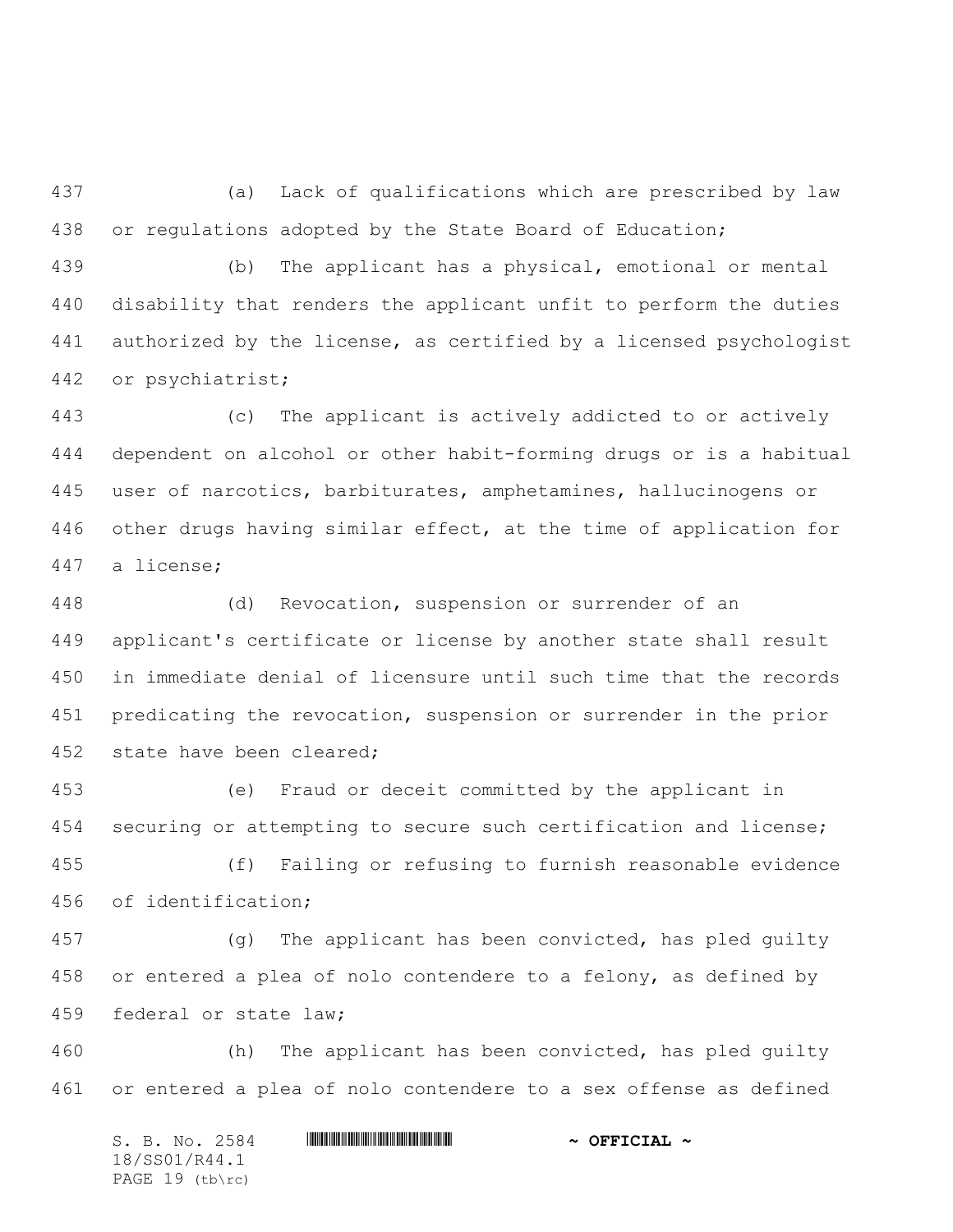by federal or state law. For purposes of this paragraph (h) and paragraph (g) of this subsection, a "guilty plea" includes a plea of guilty, entry of a plea of nolo contendere, or entry of an order granting pretrial or judicial diversion; or

 (i) Probation or post-release supervision for a felony or sex offense conviction, as defined by federal or state law, shall result in the immediate denial of licensure application until expiration of the probationary or post-release supervision period.

 (12) The State Board of Education, acting through the commission, may revoke, suspend or refuse to renew any teacher or administrator license for specified periods of time or may place on probation, censure, reprimand a licensee, or take other disciplinary action with regard to any license issued under this chapter for one or more of the following:

 (a) Breach of contract or abandonment of employment may result in the suspension of the license for one (1) school year as provided in Section 37-9-57;

 (b) Obtaining a license by fraudulent means shall result in immediate suspension and continued suspension for one (1) year after correction is made;

 (c) Suspension or revocation of a certificate or license by another state shall result in immediate suspension or revocation and shall continue until records in the prior state have been cleared;

S. B. No. 2584 \*SS01/R44.1\* **~ OFFICIAL ~** 18/SS01/R44.1 PAGE 20 (tb\rc)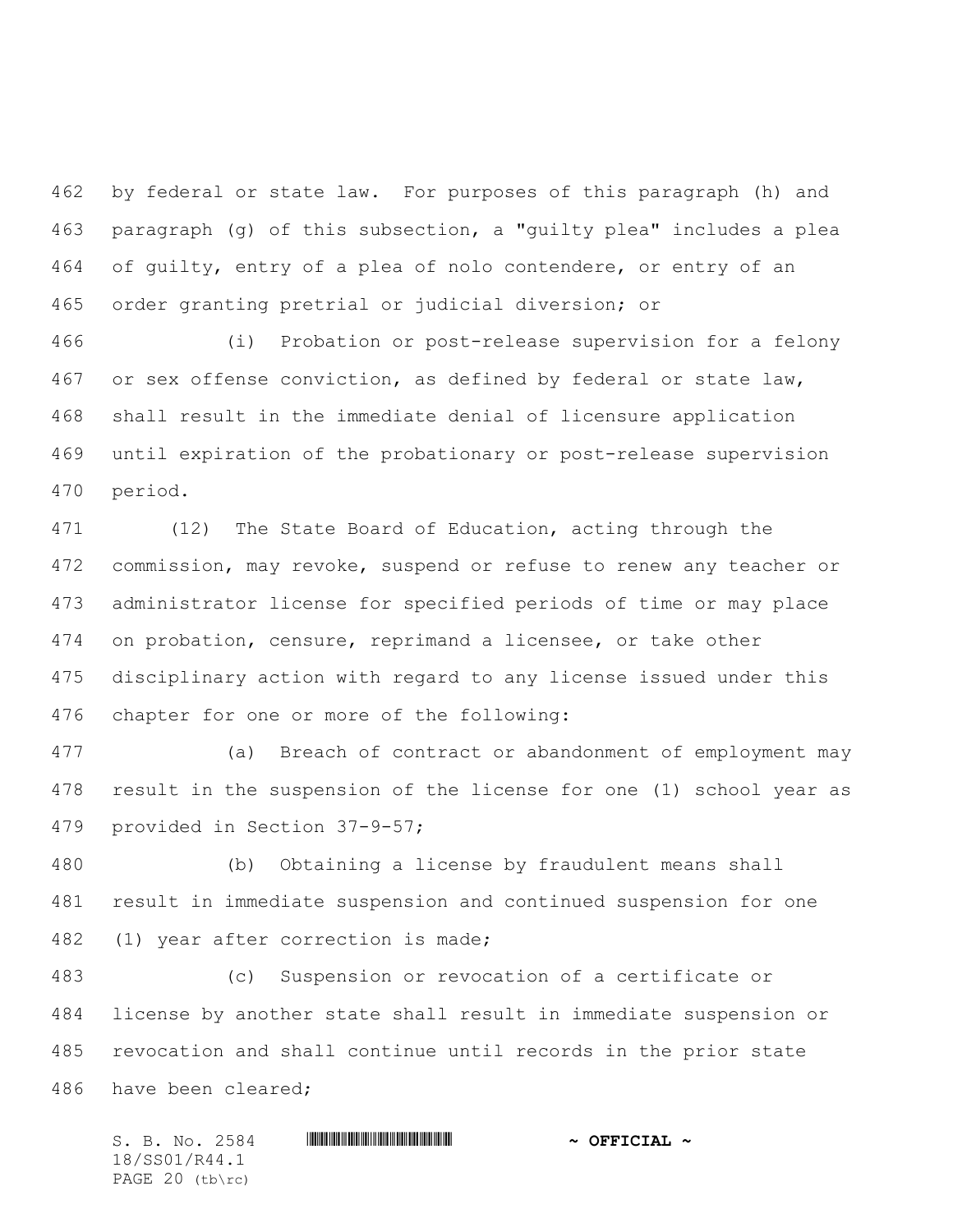(d) The license holder has been convicted, has pled guilty or entered a plea of nolo contendere to a felony, as defined by federal or state law. For purposes of this paragraph, a "guilty plea" includes a plea of guilty, entry of a plea of nolo contendere, or entry of an order granting pretrial or judicial diversion;

 (e) The license holder has been convicted, has pled guilty or entered a plea of nolo contendere to a sex offense, as defined by federal or state law, shall result in immediate suspension or revocation;

 (f) The license holder has received probation or post-release supervision for a felony or sex offense conviction, as defined by federal or state law, which shall result in immediate suspension or revocation until expiration of the probationary or post-release supervision period;

 (g) The license holder knowingly and willfully committing any of the acts affecting validity of mandatory uniform 504 test results as provided in Section  $37-16-4(1)$ ;

 (h) The license holder has engaged in unethical conduct relating to an educator/student relationship as identified by the State Board of Education in its rules;

 (i) The license holder has fondled a student as described in Section 97-5-23, or had any type of sexual involvement with a student as described in Section 97-3-95;

S. B. No. 2584 \*SS01/R44.1\* **~ OFFICIAL ~** 18/SS01/R44.1 PAGE (tb\rc)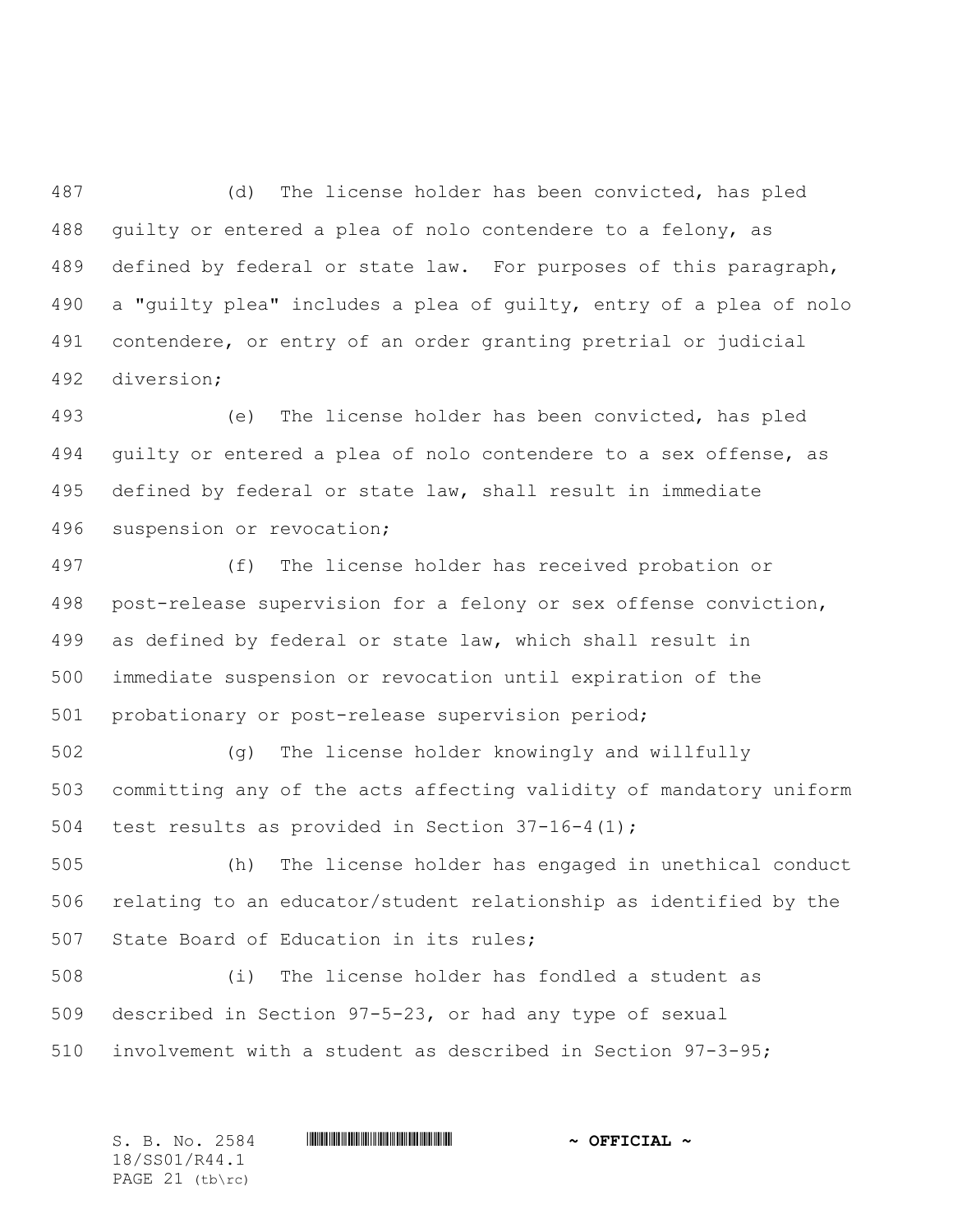(j) The license holder has failed to report sexual involvement of a school employee with a student as required by Section 97-5-24;

 (k) The license holder served as superintendent or principal in a school district during the time preceding and/or that resulted in the Governor declaring a state of emergency and the State Board of Education appointing a conservator;

 (l) The license holder submitted a false certification to the State Department of Education that a statewide test was administered in strict accordance with the Requirements of the Mississippi Statewide Assessment System; or

 (m) The license holder has failed to comply with the Procedures for Reporting Infractions as promulgated by the commission and approved by the State Board of Education pursuant to subsection (15) of this section.

 (13) (a) Dismissal or suspension of a licensed employee by a local school board pursuant to Section 37-9-59 may result in the suspension or revocation of a license for a length of time which shall be determined by the commission and based upon the severity of the offense.

 (b) Any offense committed or attempted in any other state shall result in the same penalty as if committed or attempted in this state.

 (c) A person may voluntarily surrender a license. The surrender of such license may result in the commission

S. B. No. 2584 \*SS01/R44.1\* **~ OFFICIAL ~** 18/SS01/R44.1 PAGE (tb\rc)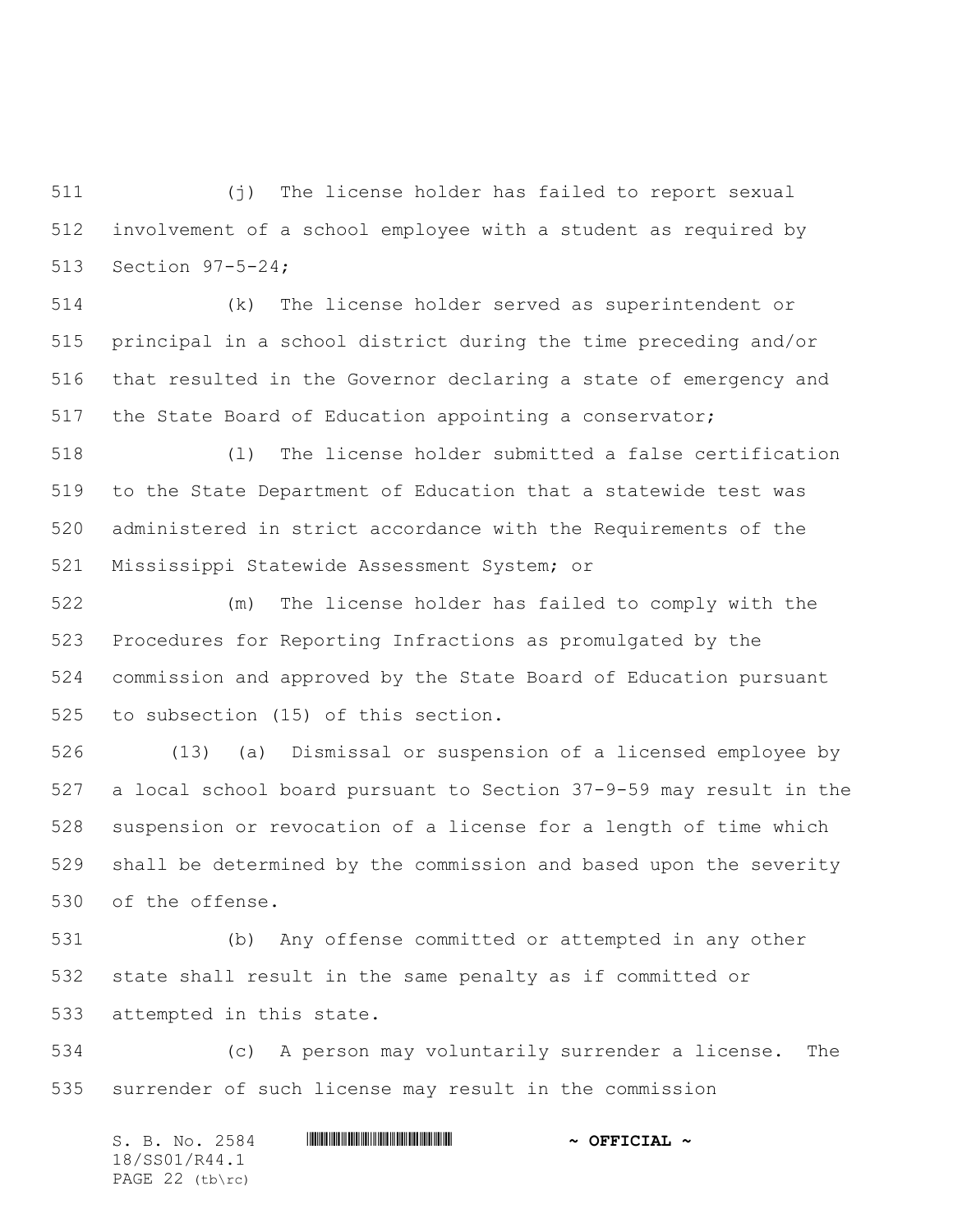recommending any of the above penalties without the necessity of a hearing. However, any such license which has voluntarily been surrendered by a licensed employee may only be reinstated by a majority vote of all members of the commission present at the meeting called for such purpose.

 (14) (a) A person whose license has been revoked or surrendered on any grounds except criminal grounds may petition for reinstatement of the license after one (1) year from the date of revocation or surrender, or after one-half (1/2) of the revoked or surrendered time has lapsed, whichever is greater. A person whose license has been suspended on any grounds or violations under subsection (12) of this section may be reinstated automatically or approved for a reinstatement hearing, upon submission of a written request to the commission. A license suspended, revoked or surrendered on criminal grounds may be reinstated upon petition to the commission filed after expiration of the sentence and parole or probationary period imposed upon conviction. A revoked, suspended or surrendered license may be reinstated upon satisfactory showing of evidence of rehabilitation. The commission shall require all who petition for reinstatement to furnish evidence satisfactory to the commission of good character, good mental, emotional and physical health and such other evidence as the commission may deem necessary to establish the petitioner's rehabilitation and fitness to perform the duties authorized by the license.

18/SS01/R44.1 PAGE 23 (tb\rc)

## S. B. No. 2584 \*SS01/R44.1\* **~ OFFICIAL ~**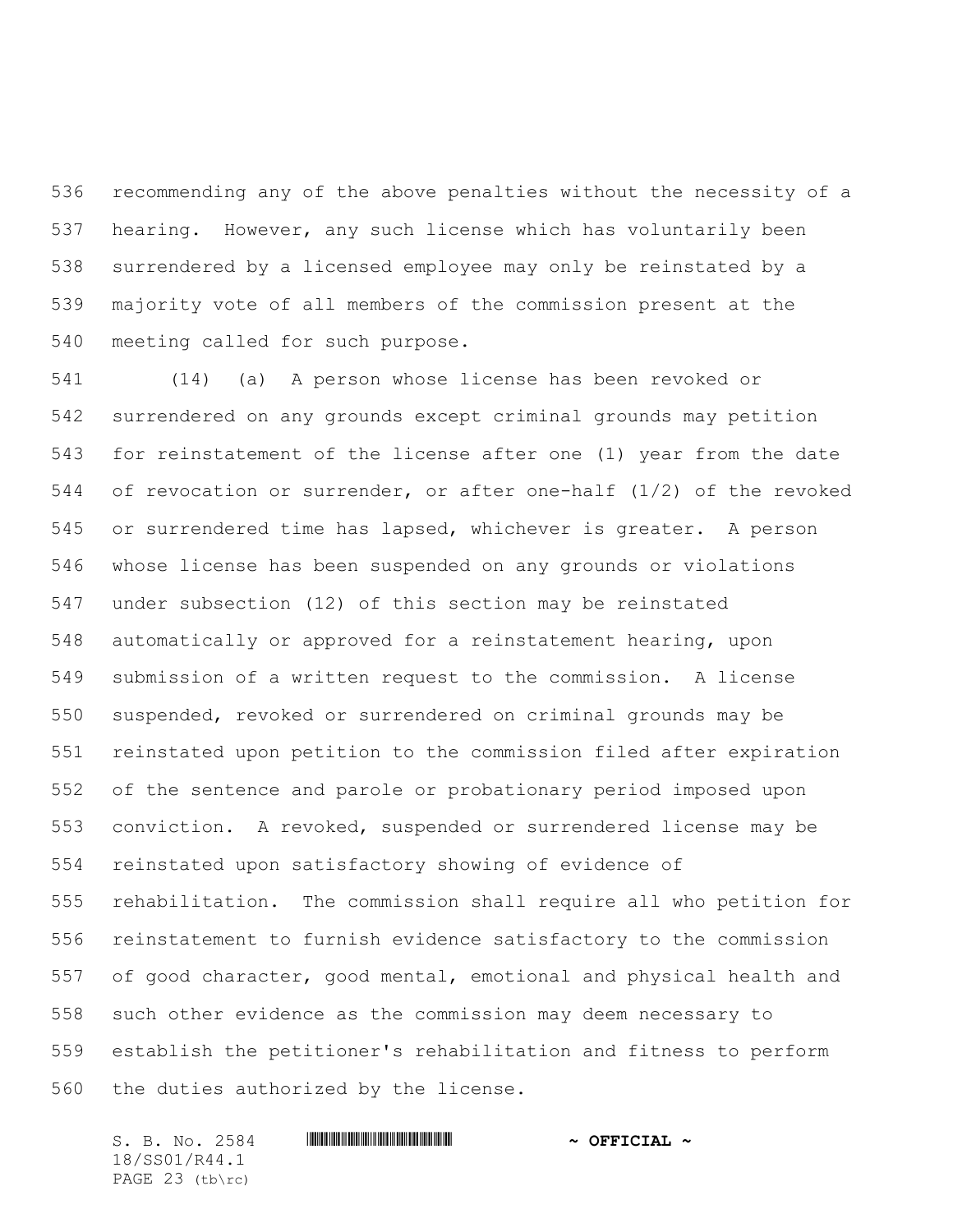(b) A person whose license expires while under investigation by the Office of Educator Misconduct for an alleged violation may not be reinstated without a hearing before the commission if required based on the results of the investigation.

 (15) Reporting procedures and hearing procedures for dealing with infractions under this section shall be promulgated by the commission, subject to the approval of the State Board of Education. The revocation or suspension of a license shall be effected at the time indicated on the notice of suspension or revocation. The commission shall immediately notify the superintendent of the school district or school board where the teacher or administrator is employed of any disciplinary action and also notify the teacher or administrator of such revocation or suspension and shall maintain records of action taken. The State Board of Education may reverse or remand with instructions any decision of the commission regarding a petition for reinstatement of a license, and any such decision of the State Board of Education shall be final.

 (16) An appeal from the action of the State Board of Education in denying an application, revoking or suspending a license or otherwise disciplining any person under the provisions of this section shall be filed in the Chancery Court of the First Judicial District of Hinds County, Mississippi, on the record made, including a verbatim transcript of the testimony at the hearing. The appeal shall be filed within thirty (30) days after

S. B. No. 2584 \*SS01/R44.1\* **~ OFFICIAL ~** 18/SS01/R44.1 PAGE 24 (tb\rc)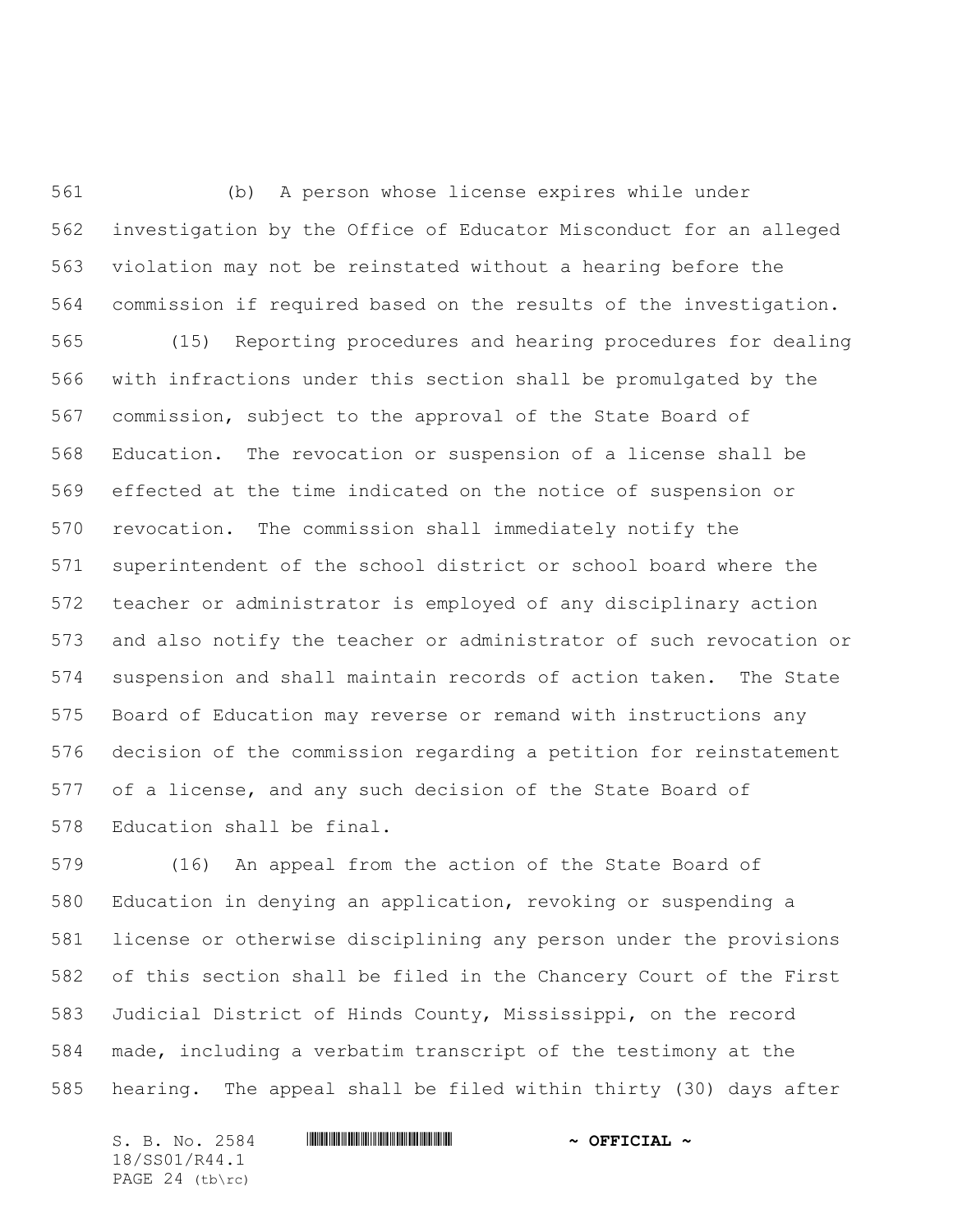notification of the action of the board is mailed or served and the proceedings in chancery court shall be conducted as other matters coming before the court. The appeal shall be perfected upon filing notice of the appeal and by the prepayment of all costs, including the cost of preparation of the record of the proceedings by the State Board of Education, and the filing of a bond in the sum of Two Hundred Dollars (\$200.00) conditioned that if the action of the board be affirmed by the chancery court, the applicant or license holder shall pay the costs of the appeal and the action of the chancery court.

 (17) All such programs, rules, regulations, standards and criteria recommended or authorized by the commission shall become effective upon approval by the State Board of Education as designated by appropriate orders entered upon the minutes thereof.

 (18) The granting of a license shall not be deemed a property right nor a guarantee of employment in any public school district. A license is a privilege indicating minimal eligibility for teaching in the public school districts of Mississippi. This section shall in no way alter or abridge the authority of local school districts to require greater qualifications or standards of performance as a prerequisite of initial or continued employment in such districts.

 (19) In addition to the reasons specified in subsections (12) and (13) of this section, the board shall be authorized to suspend the license of any licensee for being out of compliance

S. B. No. 2584 \*SS01/R44.1\* **~ OFFICIAL ~** 18/SS01/R44.1 PAGE 25 (tb\rc)